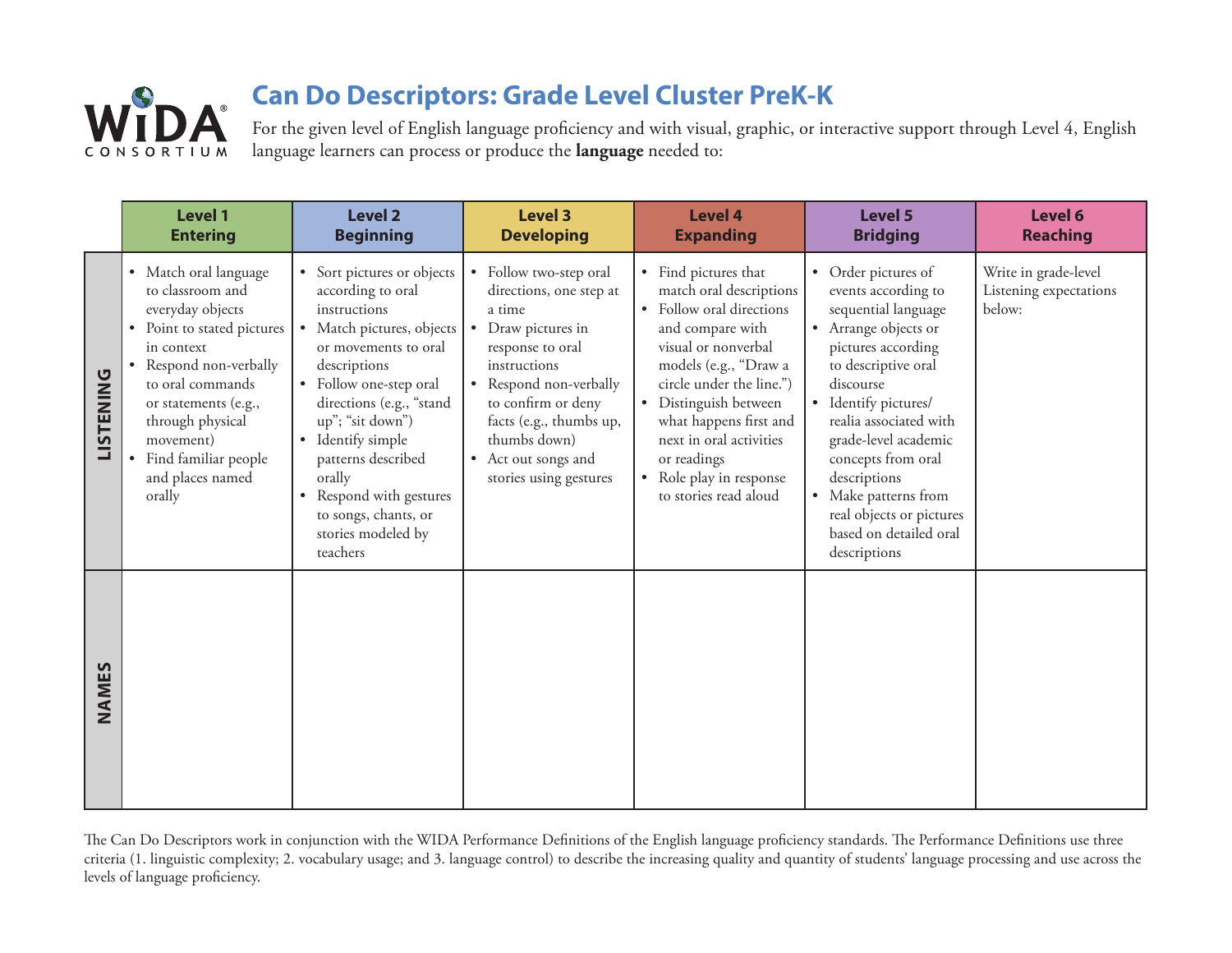

For the given level of English language proficiency and with visual, graphic, or interactive support through Level 4, English language learners can process or produce the **language** needed to:

|          | <b>Level 1</b><br><b>Entering</b>                                                                                                                                                                             | <b>Level 2</b><br><b>Beginning</b>                                                                                                                                                                                                                                                        | <b>Level 3</b><br><b>Developing</b>                                                                                                                                                                                                                                           | <b>Level 4</b><br><b>Expanding</b>                                                                                                                                                                                                                                                                                  | <b>Level 5</b><br><b>Bridging</b>                                                                                                                                                                                                       | Level 6<br><b>Reaching</b>                              |
|----------|---------------------------------------------------------------------------------------------------------------------------------------------------------------------------------------------------------------|-------------------------------------------------------------------------------------------------------------------------------------------------------------------------------------------------------------------------------------------------------------------------------------------|-------------------------------------------------------------------------------------------------------------------------------------------------------------------------------------------------------------------------------------------------------------------------------|---------------------------------------------------------------------------------------------------------------------------------------------------------------------------------------------------------------------------------------------------------------------------------------------------------------------|-----------------------------------------------------------------------------------------------------------------------------------------------------------------------------------------------------------------------------------------|---------------------------------------------------------|
| SPEAKING | • Identify people or<br>objects in illustrated<br>short stories<br>• Repeat words, simple<br>phases<br>• Answer yes/no<br>questions about<br>personal information<br>• Name classroom and<br>everyday objects | • Restate some facts<br>from illustrated short<br>stories<br>• Describe pictures,<br>classroom objects or<br>familiar people using<br>simple phrases<br>• Answer questions with<br>one or two words (e.g.,<br>"Where is Sonia?")<br>• Complete phrases in<br>rhymes, songs, and<br>chants | • Retell short narrative<br>stories through<br>pictures<br>• Repeat sentences from<br>rhymes and patterned<br>stories<br>• Make predictions (e.g.<br>"What will happen<br>next?")<br>• Answer explicit<br>questions from stories<br>read aloud (e.g., who,<br>what, or where) | • Retell narrative stories<br>through pictures with<br>emerging detail<br>• Sing repetitive<br>songs and chants<br>independently<br>• Compare attributes of<br>real objects (e.g., size,<br>shape, color)<br>Indicate spatial<br>$\bullet$<br>relations of real-life<br>objects using phrases<br>or short sentences | Tell original stories<br>$\bullet$<br>with emerging detail<br>Explain situations<br>$\bullet$<br>(e.g., involving<br>feelings)<br>Offer personal<br>$\bullet$<br>opinions<br>Express likes, dislikes,<br>or preferences with<br>reasons | Write in grade-level<br>Speaking expectations<br>below: |
| NAMES    |                                                                                                                                                                                                               |                                                                                                                                                                                                                                                                                           |                                                                                                                                                                                                                                                                               |                                                                                                                                                                                                                                                                                                                     |                                                                                                                                                                                                                                         |                                                         |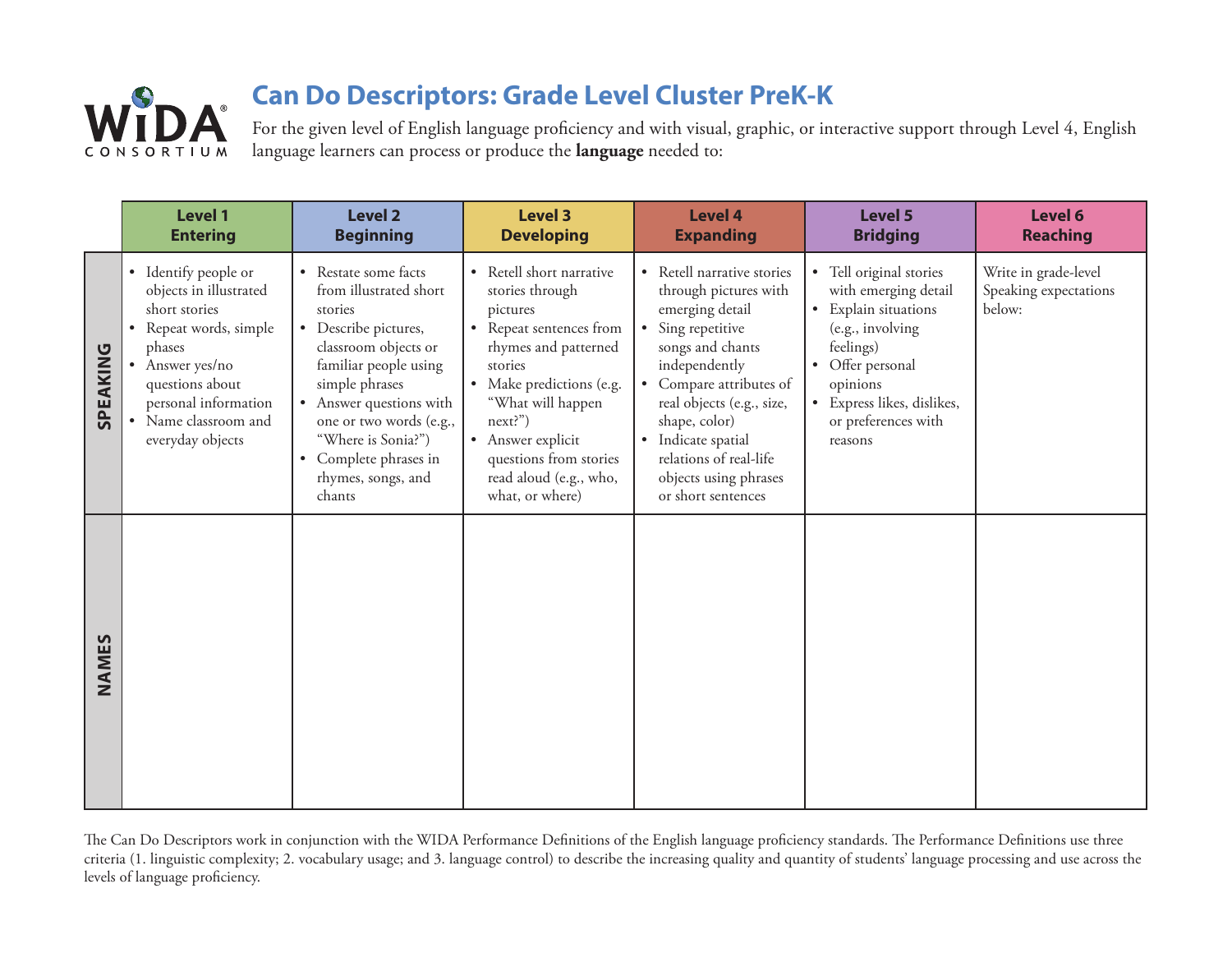

For the given level of English language proficiency and with visual, graphic, or interactive support through Level 4, English language learners can process or produce the **language** needed to:

|         | Level 1<br><b>Entering</b>                                                                                                                                                 | <b>Level 2</b><br><b>Beginning</b>                                                                                                                                                                                                                                                                                                            | <b>Level 3</b><br><b>Developing</b>                                                                                                                                                                                                                                                            | <b>Level 4</b><br><b>Expanding</b>                                                                                                                                                                                                                                                                | Level 5<br><b>Bridging</b>                                                                                                                                                                                                                                                              | Level 6<br><b>Reaching</b>                             |
|---------|----------------------------------------------------------------------------------------------------------------------------------------------------------------------------|-----------------------------------------------------------------------------------------------------------------------------------------------------------------------------------------------------------------------------------------------------------------------------------------------------------------------------------------------|------------------------------------------------------------------------------------------------------------------------------------------------------------------------------------------------------------------------------------------------------------------------------------------------|---------------------------------------------------------------------------------------------------------------------------------------------------------------------------------------------------------------------------------------------------------------------------------------------------|-----------------------------------------------------------------------------------------------------------------------------------------------------------------------------------------------------------------------------------------------------------------------------------------|--------------------------------------------------------|
| READING | • Match icons<br>and symbols to<br>corresponding pictures<br>• Identify name in print<br>Find matching words<br>or pictures<br>Find labeled real-life<br>classroom objects | • Match examples of the<br>same form of print<br>• Distinguish between<br>same and different<br>forms of print (e.g.,<br>single letters and<br>symbols)<br>• Demonstrate concepts<br>of print (e.g., left<br>to right movement,<br>beginning/end, or top/<br>bottom of page)<br>• Match labeled pictures<br>to those in illustrated<br>scenes | • Use pictures to identify<br>words<br>• Classify visuals<br>according to labels or<br>icons (e.g., animals v.<br>plants)<br>Demonstrate concepts<br>$\bullet$ .<br>of print (e.g., title,<br>author, illustrator)<br>• Sort labeled pictures<br>by attribute (e.g.,<br>number, initial sound) | Identify some high-<br>$\bullet$<br>frequency words in<br>context<br>• Order a series of<br>labeled pictures<br>described orally to tell<br>stories<br>• Match pictures to<br>phrases/short sentences<br>Classify labeled<br>$\bullet$<br>pictures by two<br>attributes (e.g., size<br>and color) | · Find school-related<br>vocabulary items<br>Differentiate between<br>$\bullet$<br>letters, words, and<br>sentences<br>String words together<br>$\bullet$<br>to make short<br>sentences<br>• Indicate features of<br>words, phrases, or<br>sentences that are the<br>same and different | Write in grade-level<br>Reading expectations<br>below: |
| NAMES   |                                                                                                                                                                            |                                                                                                                                                                                                                                                                                                                                               |                                                                                                                                                                                                                                                                                                |                                                                                                                                                                                                                                                                                                   |                                                                                                                                                                                                                                                                                         |                                                        |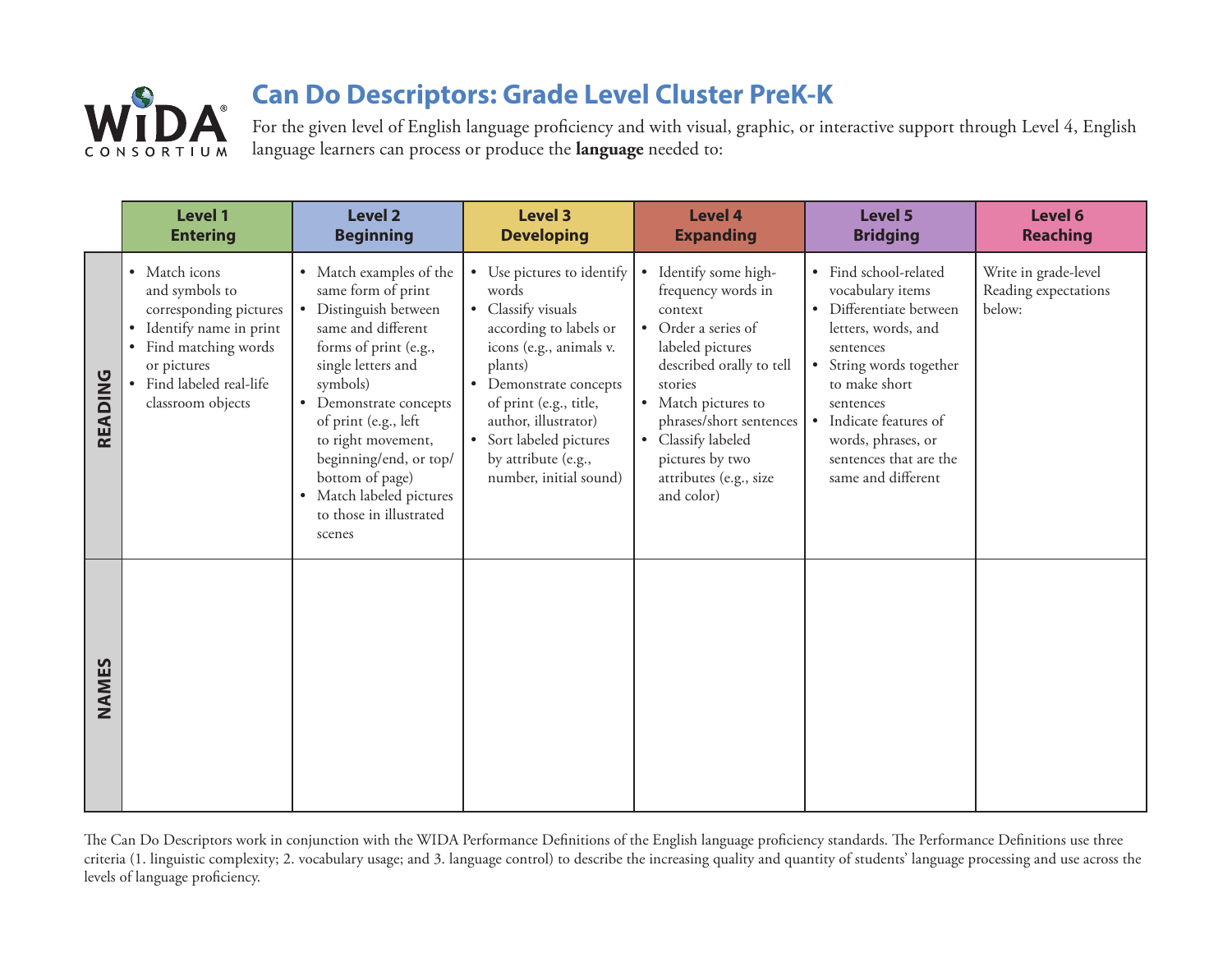

For the given level of English language proficiency and with visual, graphic, or interactive support through Level 4, English language learners can process or produce the **language** needed to:

|         | <b>Level 1</b><br><b>Entering</b>                                                                                                                                                                                    | <b>Level 2</b><br><b>Beginning</b>                                                                                                                                                                                                                                       | <b>Level 3</b><br><b>Developing</b>                                                                                                                                                                                                                                                              | <b>Level 4</b><br><b>Expanding</b>                                                                                                                                                                                                                                                                       | Level 5<br><b>Bridging</b>                                                                                                                                                                                                                                             | Level 6<br><b>Reaching</b>                             |
|---------|----------------------------------------------------------------------------------------------------------------------------------------------------------------------------------------------------------------------|--------------------------------------------------------------------------------------------------------------------------------------------------------------------------------------------------------------------------------------------------------------------------|--------------------------------------------------------------------------------------------------------------------------------------------------------------------------------------------------------------------------------------------------------------------------------------------------|----------------------------------------------------------------------------------------------------------------------------------------------------------------------------------------------------------------------------------------------------------------------------------------------------------|------------------------------------------------------------------------------------------------------------------------------------------------------------------------------------------------------------------------------------------------------------------------|--------------------------------------------------------|
| WRITING | • Draw pictures and<br>scribble<br>Circle or underline<br>pictures, symbols, and<br>numbers<br>Trace figures and<br>letters<br>Make symbols, figures<br>or letters from models<br>and realia (e.g., straws,<br>clay) | • Connect oral language<br>to print (e.g., language<br>experience)<br>• Reproduce letters,<br>symbols, and numbers<br>from models in<br>context<br>Copy icons of familiar<br>$\bullet$<br>environmental print<br>• Draw objects from<br>models and label with<br>letters | Communicate using<br>$\bullet$<br>letters, symbols, and<br>numbers in context<br>• Make illustrated<br>"notes" and cards<br>with distinct letter<br>combinations<br>• Make connections<br>between speech and<br>writing<br>• Reproduce familiar<br>words from labeled<br>models or illustrations | • Produce symbols<br>and strings of letters<br>associated with<br>pictures<br>Draw pictures and use<br>$\bullet$<br>words to tell a story<br>Label familiar people<br>$\bullet$<br>and objects from<br>models<br>• Produce familiar<br>words/phrases from<br>environmental print<br>and illustrated text | • Create content-<br>based representations<br>through pictures and<br>words<br>Make "story books"<br>$\bullet$<br>with drawings and<br>words<br>Produce words/phrases<br>independently<br>Relate everyday<br>$\bullet$<br>experiences using<br>phrases/short sentences | Write in grade-level<br>Writing expectations<br>below: |
| NAMES   |                                                                                                                                                                                                                      |                                                                                                                                                                                                                                                                          |                                                                                                                                                                                                                                                                                                  |                                                                                                                                                                                                                                                                                                          |                                                                                                                                                                                                                                                                        |                                                        |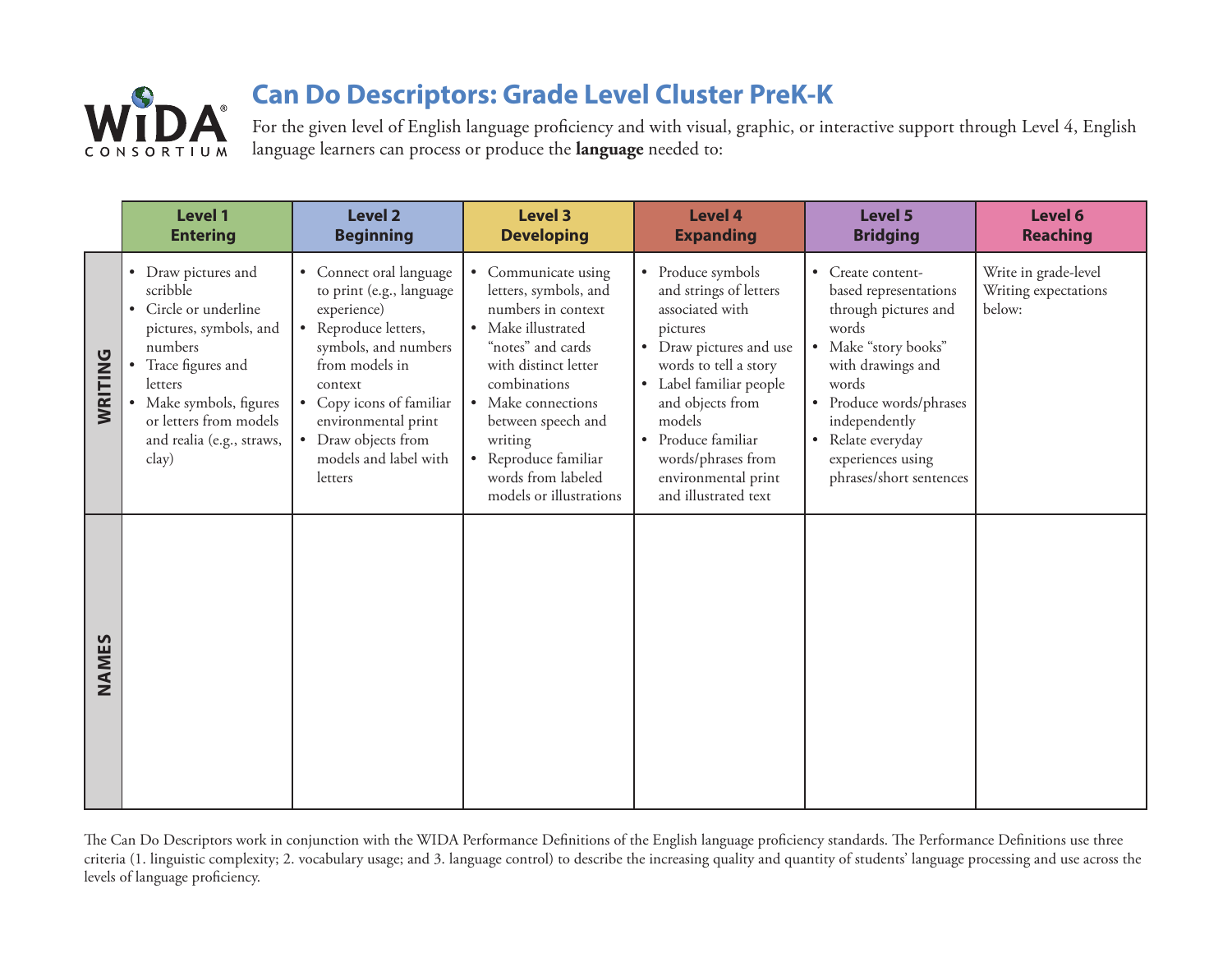

For the given level of English language proficiency and with visual, graphic, or interactive support through Level 4, English language learners can process or produce the **language** needed to:

|                  | <b>Level 1</b><br><b>Entering</b>                                                                                                                                                                                                                                                                                                                                        | <b>Level 2</b><br><b>Beginning</b>                                                                                                                                                                                                                                                                 | <b>Level 3</b><br><b>Developing</b>                                                                                                                                                                                                                                                                        | <b>Level 4</b><br><b>Expanding</b>                                                                                                                                                                                                                                                                                                                                                                                   | <b>Level 5</b><br><b>Bridging</b>                                                                                                                                                                                                                                                                                                                     | Level 6<br><b>Reaching</b>                               |
|------------------|--------------------------------------------------------------------------------------------------------------------------------------------------------------------------------------------------------------------------------------------------------------------------------------------------------------------------------------------------------------------------|----------------------------------------------------------------------------------------------------------------------------------------------------------------------------------------------------------------------------------------------------------------------------------------------------|------------------------------------------------------------------------------------------------------------------------------------------------------------------------------------------------------------------------------------------------------------------------------------------------------------|----------------------------------------------------------------------------------------------------------------------------------------------------------------------------------------------------------------------------------------------------------------------------------------------------------------------------------------------------------------------------------------------------------------------|-------------------------------------------------------------------------------------------------------------------------------------------------------------------------------------------------------------------------------------------------------------------------------------------------------------------------------------------------------|----------------------------------------------------------|
| <b>LISTENING</b> | • Follow modeled, one-<br>step oral directions<br>(e.g., "Find a pencil.")<br>Identify pictures of<br>everyday objects as<br>stated orally (e.g., in<br>books)<br>Point to real-life<br>objects reflective<br>of content-related<br>vocabulary or oral<br>statements<br>• Mimic gestures or<br>movement associated<br>with statements (e.g.,<br>"This is my left hand.") | • Match oral reading of<br>stories to illustrations<br>• Carry out two-to<br>three-step oral<br>commands (e.g., "Take<br>out your science book.<br>Now turn to page<br>25."<br>• Sequence a series of<br>oral statements using<br>real objects or pictures<br>• Locate objects<br>described orally | • Follow modeled multi-<br>step oral directions<br>• Sequence pictures of<br>stories read aloud (e.g.,<br>beginning, middle,<br>and end)<br>• Match people with<br>jobs or objects with<br>functions based on<br>oral descriptions<br>• Classify objects<br>according to<br>descriptive oral<br>statements | Compare/contrast<br>$\bullet$<br>objects according to<br>physical attributes<br>(e.g., size, shape,<br>color) based on oral<br>information<br>• Find details in<br>illustrated, narrative,<br>or expository text read<br>aloud<br>Identify illustrated<br>$\bullet$<br>activities from oral<br>descriptions<br>Locate objects, figures,<br>$\bullet$<br>places based on visuals<br>and detailed oral<br>descriptions | Use context clues to<br>$\bullet$<br>gain meaning from<br>grade-level text read<br>orally<br>• Apply ideas from oral<br>discussions to new<br>situations<br>• Interpret information<br>from oral reading of<br>narrative or expository<br>text<br>Identify ideas/concepts<br>$\bullet$<br>expressed with grade-<br>level content-specific<br>language | Write in grade-level<br>Listening expectations<br>below: |
| NAMES            |                                                                                                                                                                                                                                                                                                                                                                          |                                                                                                                                                                                                                                                                                                    |                                                                                                                                                                                                                                                                                                            |                                                                                                                                                                                                                                                                                                                                                                                                                      |                                                                                                                                                                                                                                                                                                                                                       |                                                          |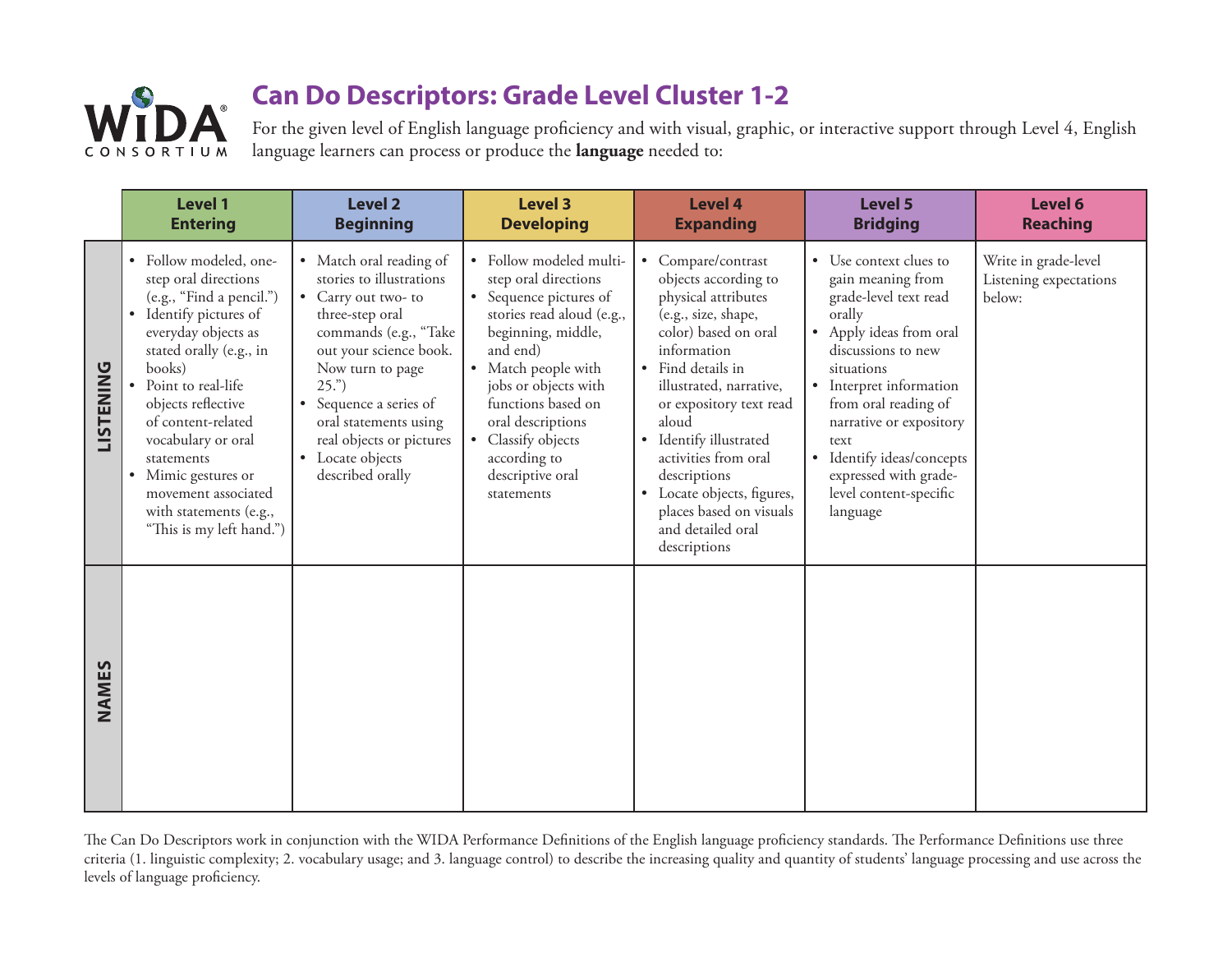

For the given level of English language proficiency and with visual, graphic, or interactive support through Level 4, English language learners can process or produce the **language** needed to:

|          | <b>Level 1</b><br><b>Entering</b>                                                                                                                                                                                                                                                                  | <b>Level 2</b><br><b>Beginning</b>                                                                                                                                                                                                                                         | <b>Level 3</b><br><b>Developing</b>                                                                                                                                                                                                                                                                                                                     | <b>Level 4</b><br><b>Expanding</b>                                                                                                                                                                                         | <b>Level 5</b><br><b>Bridging</b>                                                                                                                                                                                                                           | Level 6<br><b>Reaching</b>                              |
|----------|----------------------------------------------------------------------------------------------------------------------------------------------------------------------------------------------------------------------------------------------------------------------------------------------------|----------------------------------------------------------------------------------------------------------------------------------------------------------------------------------------------------------------------------------------------------------------------------|---------------------------------------------------------------------------------------------------------------------------------------------------------------------------------------------------------------------------------------------------------------------------------------------------------------------------------------------------------|----------------------------------------------------------------------------------------------------------------------------------------------------------------------------------------------------------------------------|-------------------------------------------------------------------------------------------------------------------------------------------------------------------------------------------------------------------------------------------------------------|---------------------------------------------------------|
| SPEAKING | • Repeat simple<br>words, phrases, and<br>memorized chunks of<br>language<br>• Respond to visually-<br>supported (e.g.,<br>calendar) questions of<br>academic content with<br>one word or phrase<br>• Identify and name<br>everyday objects<br>• Participate in whole<br>group chants and<br>songs | • Use first language<br>to fill in gaps in oral<br>English (code switch)<br>• Repeat facts or<br>statements<br>• Describe what people<br>do from action<br>pictures (e.g., jobs of<br>community workers)<br>• Compare real-life<br>objects (e.g., "smaller,"<br>"biggest") | • Ask questions of a<br>social nature<br>• Express feelings<br>(e.g., "I'm happy<br>because")<br>• Retell simple stories<br>from picture cues<br>• Sort and explain<br>grouping of objects<br>(e.g., sink v. float)<br>• Make predictions or<br>hypotheses<br>• Distinguish features<br>of content-based<br>phenomena (e.g.,<br>caterpillar, butterfly) | • Ask questions for<br>social and academic<br>purposes<br>• Participate in class<br>discussions on familiar<br>social and academic<br>topics<br>• Retell stories with<br>details<br>• Sequence stories with<br>transitions | • Use academic<br>vocabulary in class<br>discussions<br>• Express and support<br>ideas with examples<br>• Give oral presentations<br>on content-based<br>topics approaching<br>grade level<br>Initiate conversation<br>$\bullet$<br>with peers and teachers | Write in grade-level<br>Speaking expectations<br>below: |
| NAMES    |                                                                                                                                                                                                                                                                                                    |                                                                                                                                                                                                                                                                            |                                                                                                                                                                                                                                                                                                                                                         |                                                                                                                                                                                                                            |                                                                                                                                                                                                                                                             |                                                         |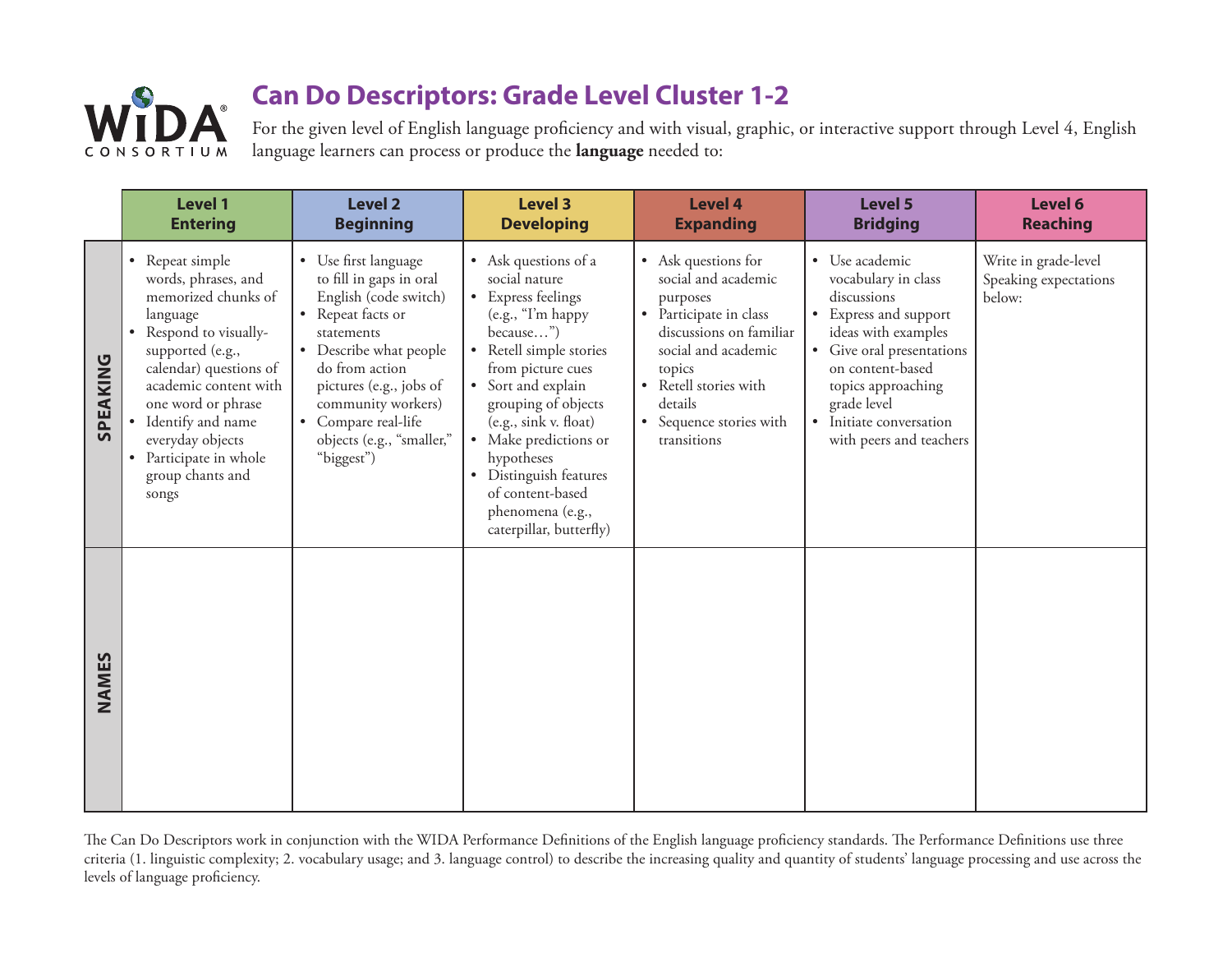

For the given level of English language proficiency and with visual, graphic, or interactive support through Level 4, English language learners can process or produce the **language** needed to:

|         | <b>Level 1</b><br><b>Entering</b>                                                                                                                                                                 | <b>Level 2</b><br><b>Beginning</b>                                                                                                                                                                                                                 | <b>Level 3</b><br><b>Developing</b>                                                                                                                                                                             | <b>Level 4</b><br><b>Expanding</b>                                                                                                                                                                                                                                                 | <b>Level 5</b><br><b>Bridging</b>                                                                                                                                                                                                                               | Level 6<br><b>Reaching</b>                             |
|---------|---------------------------------------------------------------------------------------------------------------------------------------------------------------------------------------------------|----------------------------------------------------------------------------------------------------------------------------------------------------------------------------------------------------------------------------------------------------|-----------------------------------------------------------------------------------------------------------------------------------------------------------------------------------------------------------------|------------------------------------------------------------------------------------------------------------------------------------------------------------------------------------------------------------------------------------------------------------------------------------|-----------------------------------------------------------------------------------------------------------------------------------------------------------------------------------------------------------------------------------------------------------------|--------------------------------------------------------|
| READING | • Identify symbols,<br>icons, and<br>environmental print<br>• Connect print to<br>visuals<br>· Match real-life familiar<br>objects to labels<br>• Follow directions using<br>diagrams or pictures | • Search for pictures<br>associated with word<br>patterns<br>• Identify and interpret<br>pre-taught labeled<br>diagrams<br>• Match voice to print<br>by pointing to icons,<br>letters, or illustrated<br>words<br>Sort words into word<br>families | • Make text-to-self<br>connections with<br>prompting<br>• Select titles to match a<br>series of pictures<br>• Sort illustrated content<br>words into categories<br>• Match phrases and<br>sentences to pictures | • Put words in order to<br>form sentences<br>· Identify basic elements<br>of fictional stories<br>(e.g., title, setting,<br>characters)<br>• Follow sentence-level<br>directions<br>• Distinguish between<br>general and specific<br>language (e.g., flower<br>v. rose) in context | • Begin using features of<br>non-fiction text to aid<br>comprehension<br>• Use learning strategies<br>(e.g., context clues)<br>Identify main ideas<br>$\bullet$<br>Match figurative<br>$\bullet$<br>language to<br>illustrations (e.g., "as<br>big as a house") | Write in grade-level<br>Reading expectations<br>below: |
| NAMES   |                                                                                                                                                                                                   |                                                                                                                                                                                                                                                    |                                                                                                                                                                                                                 |                                                                                                                                                                                                                                                                                    |                                                                                                                                                                                                                                                                 |                                                        |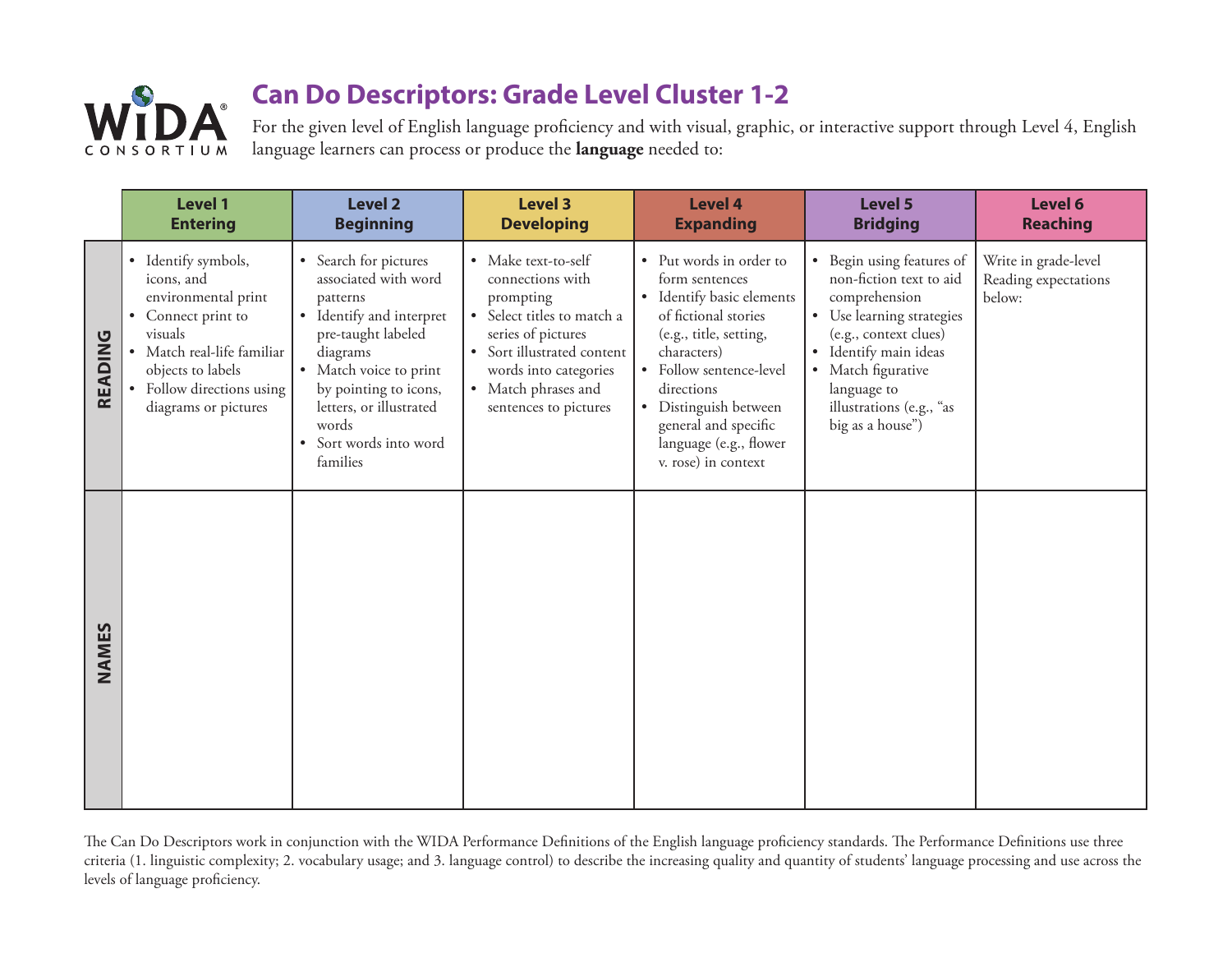

For the given level of English language proficiency and with visual, graphic, or interactive support through Level 4, English language learners can process or produce the **language** needed to:

|         | <b>Level 1</b><br><b>Entering</b>                                                                                                                                                                         | <b>Level 2</b><br><b>Beginning</b>                                                                                                                                                                                                                                                          | <b>Level 3</b><br><b>Developing</b>                                                                                                                                                                                                                                                       | <b>Level 4</b><br><b>Expanding</b>                                                                                                                                                                                                                                     | Level 5<br><b>Bridging</b>                                                                                                                                                                           | Level 6<br><b>Reaching</b>                             |
|---------|-----------------------------------------------------------------------------------------------------------------------------------------------------------------------------------------------------------|---------------------------------------------------------------------------------------------------------------------------------------------------------------------------------------------------------------------------------------------------------------------------------------------|-------------------------------------------------------------------------------------------------------------------------------------------------------------------------------------------------------------------------------------------------------------------------------------------|------------------------------------------------------------------------------------------------------------------------------------------------------------------------------------------------------------------------------------------------------------------------|------------------------------------------------------------------------------------------------------------------------------------------------------------------------------------------------------|--------------------------------------------------------|
| WRITING | • Copy written language<br>Use first language (L1,<br>when L1 is a medium<br>of instruction) to help<br>form words in English<br>Communicate through<br>drawings<br>Label familiar objects<br>or pictures | • Provide information<br>using graphic<br>organizers<br>• Generate lists of<br>words/phrases from<br>banks or walls<br>• Complete modeled<br>sentence starters (e.g.,<br>"I like $\_\$ ")<br>Describe people,<br>$\bullet$<br>places, or objects from<br>illustrated examples<br>and models | Engage in prewriting<br>$\bullet$<br>strategies (e.g., use of<br>graphic organizers)<br>• Form simple sentences<br>using word/phrase<br><b>banks</b><br>• Participate in<br>interactive journal<br>writing<br>Give content-based<br>$\bullet$<br>information using<br>visuals or graphics | • Produce original<br>sentences<br>• Create messages for<br>social purposes (e.g.,<br>get well cards)<br>• Compose journal<br>entries about personal<br>experiences<br>Use classroom<br>$\bullet$<br>resources (e.g., picture<br>dictionaries) to<br>compose sentences | • Create a related<br>series of sentences in<br>response to prompts<br>• Produce content-<br>related sentences<br>Compose stories<br>Explain processes<br>or procedures using<br>connected sentences | Write in grade-level<br>Writing expectations<br>below: |
| NAMES   |                                                                                                                                                                                                           |                                                                                                                                                                                                                                                                                             |                                                                                                                                                                                                                                                                                           |                                                                                                                                                                                                                                                                        |                                                                                                                                                                                                      |                                                        |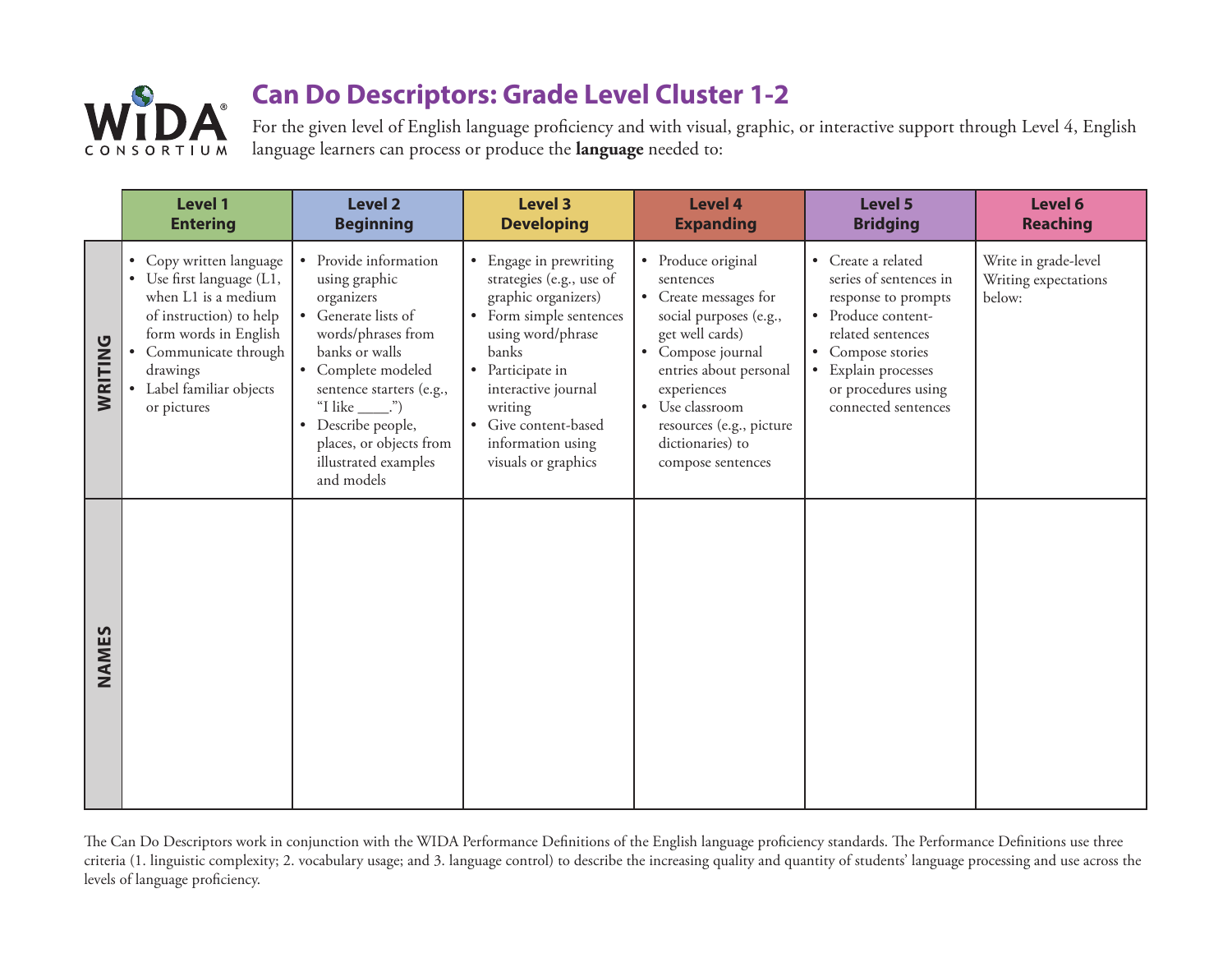

For the given level of English language proficiency and with visual, graphic, or interactive support through Level 4, English language learners can process or produce the **language** needed to:

|                  | <b>Level 1</b><br><b>Entering</b>                                                                                                                                                                                                                                                                                                            | <b>Level 2</b><br><b>Beginning</b>                                                                                                                                                                                                                                                                                       | <b>Level 3</b><br><b>Developing</b>                                                                                                                                                                                                                                                                     | <b>Level 4</b><br><b>Expanding</b>                                                                                                                                                                                                                                                                                                          | <b>Level 5</b><br><b>Bridging</b>                                                                                                                                                                                                                                                                                                                                      | Level 6<br><b>Reaching</b>                               |
|------------------|----------------------------------------------------------------------------------------------------------------------------------------------------------------------------------------------------------------------------------------------------------------------------------------------------------------------------------------------|--------------------------------------------------------------------------------------------------------------------------------------------------------------------------------------------------------------------------------------------------------------------------------------------------------------------------|---------------------------------------------------------------------------------------------------------------------------------------------------------------------------------------------------------------------------------------------------------------------------------------------------------|---------------------------------------------------------------------------------------------------------------------------------------------------------------------------------------------------------------------------------------------------------------------------------------------------------------------------------------------|------------------------------------------------------------------------------------------------------------------------------------------------------------------------------------------------------------------------------------------------------------------------------------------------------------------------------------------------------------------------|----------------------------------------------------------|
| <b>LISTENING</b> | Point to stated<br>$\bullet$<br>pictures, words, or<br>phrases<br>Follow one-step<br>$\bullet$<br>oral directions (e.g.,<br>physically or through<br>drawings)<br>Identify objects,<br>figures, people from<br>oral statements<br>or questions (e.g.,<br>"Which one is a<br>rock?")<br>Match classroom<br>oral language to daily<br>routines | Categorize content-<br>$\bullet$<br>based pictures or<br>objects from oral<br>descriptions<br>• Arrange pictures<br>or objects per oral<br>information<br>• Follow two-step oral<br>directions<br>Draw in response to<br>$\bullet$<br>oral descriptions<br>• Evaluate oral<br>information (e.g.,<br>about lunch options) | • Follow multi-step oral<br>directions<br>• Identify illustrated<br>main ideas from<br>paragraph-level oral<br>discourse<br>• Match literal meanings<br>of oral descriptions<br>or oral reading to<br>illustrations<br>Sequence pictures from<br>$\bullet$<br>oral stories, processes,<br>or procedures | • Interpret oral<br>information and apply<br>to new situations<br>• Identify illustrated<br>main ideas and<br>supporting details<br>from oral discourse<br>• Infer from and act on<br>oral information<br>• Role play the<br>work of authors,<br>mathematicians,<br>scientists, historians<br>from oral readings,<br>videos, or multi-media | • Carry out oral<br>instructions containing<br>grade-level, content-<br>based language<br>Construct models or<br>$\bullet$<br>use manipulatives to<br>problem-solve based<br>on oral discourse<br>• Distinguish between<br>literal and figurative<br>language in oral<br>discourse<br>Form opinions of<br>$\bullet$<br>people, places, or ideas<br>from oral scenarios | Write in grade-level<br>Listening expectations<br>below: |
| NAMES            |                                                                                                                                                                                                                                                                                                                                              |                                                                                                                                                                                                                                                                                                                          |                                                                                                                                                                                                                                                                                                         |                                                                                                                                                                                                                                                                                                                                             |                                                                                                                                                                                                                                                                                                                                                                        |                                                          |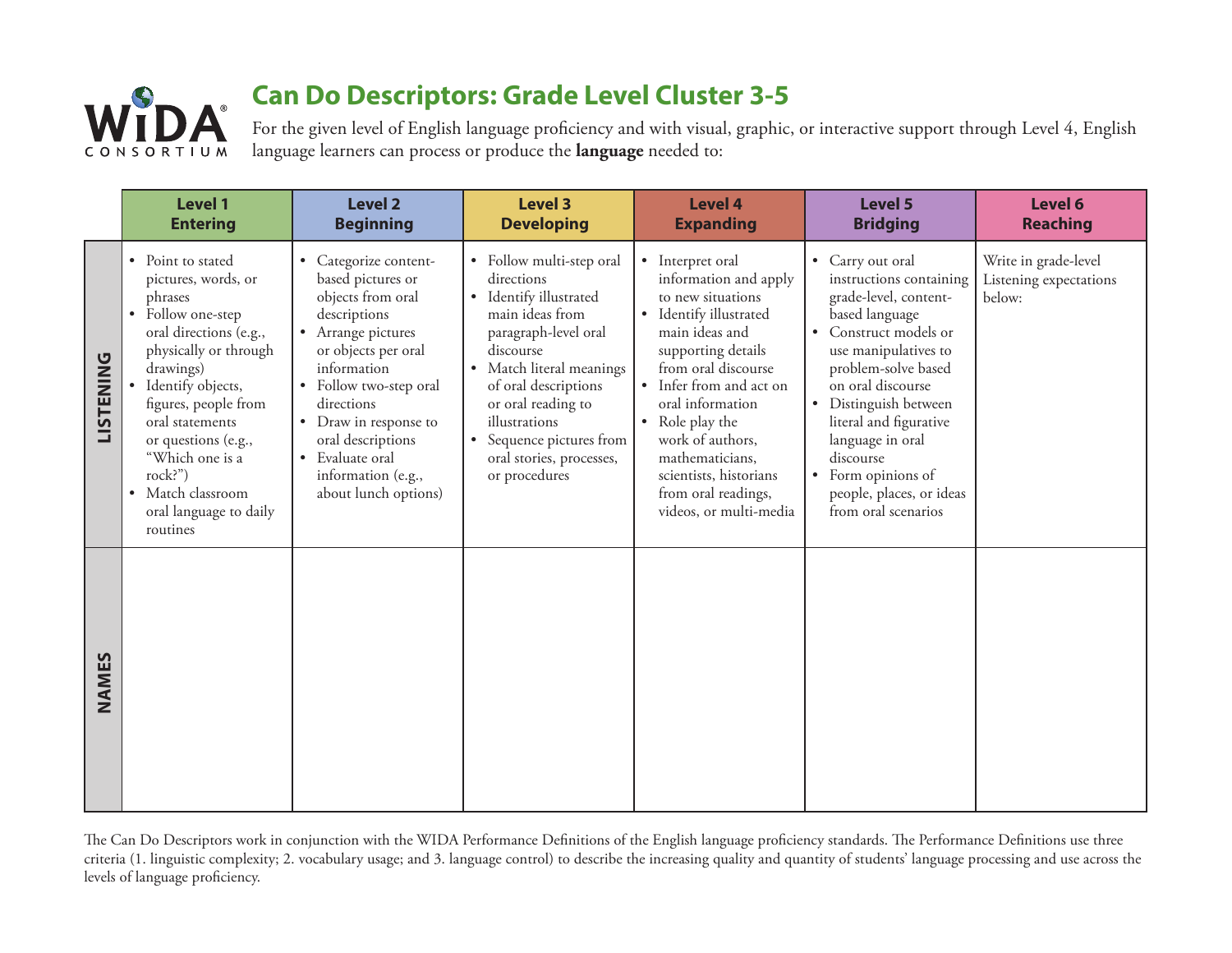

For the given level of English language proficiency and with visual, graphic, or interactive support through Level 4, English language learners can process or produce the **language** needed to:

|          | <b>Level 1</b><br><b>Entering</b>                                                                                                                                                                                                                                 | <b>Level 2</b><br><b>Beginning</b>                                                                                                                                                                                                                            | <b>Level 3</b><br><b>Developing</b>                                                                                                                                                                                                                                    | <b>Level 4</b><br><b>Expanding</b>                                                                                                                                                                                                                                          | <b>Level 5</b><br><b>Bridging</b>                                                                                                                                                                                                                                                                               | Level 6<br><b>Reaching</b>                              |
|----------|-------------------------------------------------------------------------------------------------------------------------------------------------------------------------------------------------------------------------------------------------------------------|---------------------------------------------------------------------------------------------------------------------------------------------------------------------------------------------------------------------------------------------------------------|------------------------------------------------------------------------------------------------------------------------------------------------------------------------------------------------------------------------------------------------------------------------|-----------------------------------------------------------------------------------------------------------------------------------------------------------------------------------------------------------------------------------------------------------------------------|-----------------------------------------------------------------------------------------------------------------------------------------------------------------------------------------------------------------------------------------------------------------------------------------------------------------|---------------------------------------------------------|
| SPEAKING | Express basic needs or<br>conditions<br>• Name pre-taught<br>objects, people,<br>diagrams, or pictures<br>Recite words or<br>$\bullet$<br>phrases from pictures<br>of everyday objects and<br>oral modeling<br>Answer yes/no and<br>$\bullet$<br>choice questions | • Ask simple, everyday<br>questions (e.g., "Who<br>is absent?")<br>• Restate content-based<br>facts<br>• Describe pictures,<br>events, objects, or<br>people using phrases or<br>short sentences<br>Share basic social<br>$\bullet$<br>information with peers | • Answer simple<br>content-based<br>questions<br>• Re/tell short stories or<br>events<br>• Make predictions<br>or hypotheses from<br>discourse<br>• Offer solutions to<br>social conflict<br>• Present content-based<br>information<br>• Engage in problem-<br>solving | • Answer opinion<br>questions with<br>supporting details<br>• Discuss stories, issues,<br>and concepts<br>• Give content-based<br>oral reports<br>• Offer creative solutions<br>to issues/problems<br>• Compare/contrast<br>content-based<br>functions and<br>relationships | Justify/defend opinions<br>$\bullet$<br>or explanations with<br>evidence<br>• Give content-based<br>presentations using<br>technical vocabulary<br>Sequence steps in<br>$\bullet$<br>grade- level problem-<br>solving<br>Explain in detail<br>$\bullet$<br>results of inquiry (e.g.,<br>scientific experiments) | Write in grade-level<br>Speaking expectations<br>below: |
| NAMES    |                                                                                                                                                                                                                                                                   |                                                                                                                                                                                                                                                               |                                                                                                                                                                                                                                                                        |                                                                                                                                                                                                                                                                             |                                                                                                                                                                                                                                                                                                                 |                                                         |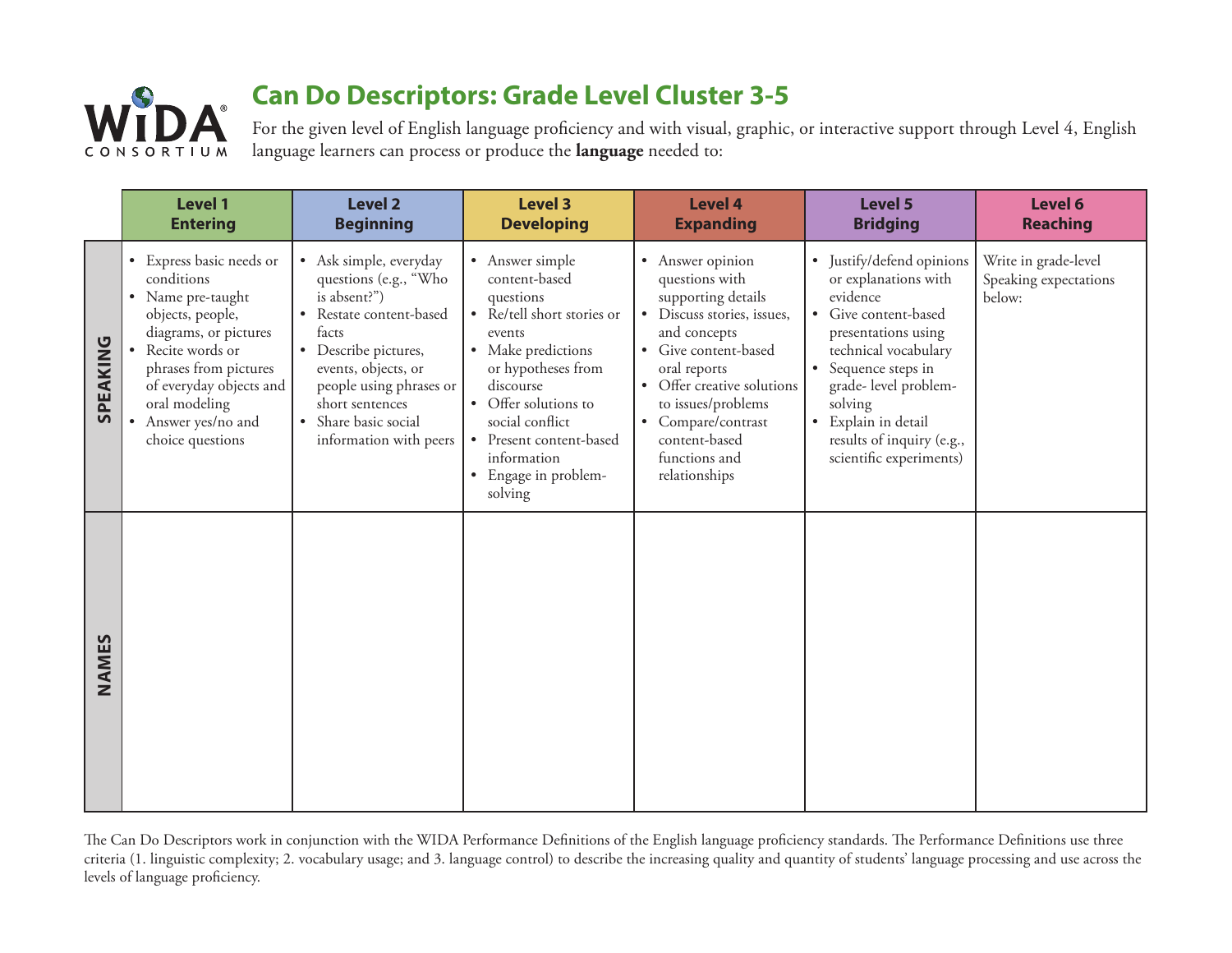

For the given level of English language proficiency and with visual, graphic, or interactive support through Level 4, English language learners can process or produce the **language** needed to:

|         | <b>Level 1</b><br><b>Entering</b>                                                                                                                                                                                                                                   | <b>Level 2</b><br><b>Beginning</b>                                                                                                                                                                                                                                                      | <b>Level 3</b><br><b>Developing</b>                                                                                                                                                                                                                                 | <b>Level 4</b><br><b>Expanding</b>                                                                                                                                                                                                                                                                                                                           | <b>Level 5</b><br><b>Bridging</b>                                                                                                                                                                                                                                                                   | Level 6<br><b>Reaching</b>                             |
|---------|---------------------------------------------------------------------------------------------------------------------------------------------------------------------------------------------------------------------------------------------------------------------|-----------------------------------------------------------------------------------------------------------------------------------------------------------------------------------------------------------------------------------------------------------------------------------------|---------------------------------------------------------------------------------------------------------------------------------------------------------------------------------------------------------------------------------------------------------------------|--------------------------------------------------------------------------------------------------------------------------------------------------------------------------------------------------------------------------------------------------------------------------------------------------------------------------------------------------------------|-----------------------------------------------------------------------------------------------------------------------------------------------------------------------------------------------------------------------------------------------------------------------------------------------------|--------------------------------------------------------|
| READING | • Match icons or<br>diagrams with words/<br>concepts<br>• Identify cognates<br>from first language, as<br>applicable<br>Make sound/symbol/<br>word relations<br>• Match illustrated<br>words/phrases in<br>differing contexts (e.g.,<br>on the board, in a<br>book) | • Identify facts and<br>explicit messages from<br>illustrated text<br>• Find changes to root<br>words in context<br>• Identify elements of<br>story grammar (e.g.,<br>characters, setting)<br>• Follow visually<br>supported written<br>directions (e.g., "Draw<br>a star in the sky.") | • Interpret information<br>or data from charts<br>and graphs<br>· Identify main ideas<br>and some details<br>• Sequence events in<br>stories or content-<br>based processes<br>• Use context clues<br>and illustrations to<br>determine meaning of<br>words/phrases | • Classify features of<br>various genres of text<br>(e.g., "and they lived<br>happily ever after"-<br>fairy tales)<br>• Match graphic<br>organizers to different<br>texts (e.g., compare/<br>contrast with Venn<br>diagram)<br>• Find details that<br>support main ideas<br>Differentiate between<br>fact and opinion<br>in narrative and<br>expository text | • Summarize<br>information from<br>multiple related<br>sources<br>• Answer analytical<br>questions about grade-<br>level text<br>· Identify, explain,<br>and give examples of<br>figures of speech<br>Draw conclusions<br>$\bullet$<br>from explicit and<br>implicit text<br>at or near grade level | Write in grade-level<br>Reading expectations<br>below: |
| NAMES   |                                                                                                                                                                                                                                                                     |                                                                                                                                                                                                                                                                                         |                                                                                                                                                                                                                                                                     |                                                                                                                                                                                                                                                                                                                                                              |                                                                                                                                                                                                                                                                                                     |                                                        |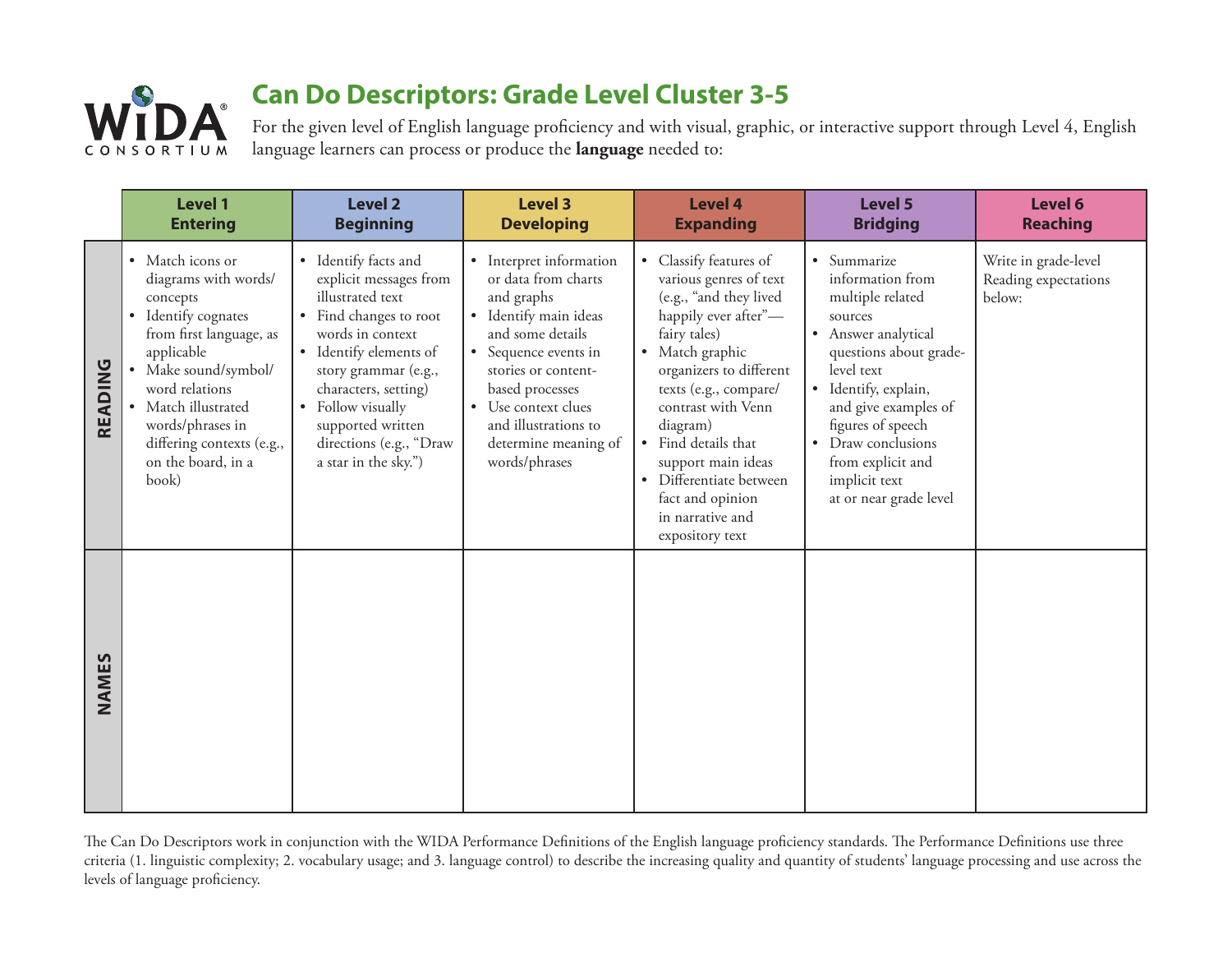

For the given level of English language proficiency and with visual, graphic, or interactive support through Level 4, English language learners can process or produce the **language** needed to:

|                | <b>Level 1</b><br><b>Entering</b>                                                                                                                                                                                             | <b>Level 2</b><br><b>Beginning</b>                                                                                                                                                                                                                        | <b>Level 3</b><br><b>Developing</b>                                                                                                                                                                           | <b>Level 4</b><br><b>Expanding</b>                                                                                                                                                                                                                                                          | <b>Level 5</b><br><b>Bridging</b>                                                                                                                                                                                                                                                          | Level 6<br><b>Reaching</b>                             |
|----------------|-------------------------------------------------------------------------------------------------------------------------------------------------------------------------------------------------------------------------------|-----------------------------------------------------------------------------------------------------------------------------------------------------------------------------------------------------------------------------------------------------------|---------------------------------------------------------------------------------------------------------------------------------------------------------------------------------------------------------------|---------------------------------------------------------------------------------------------------------------------------------------------------------------------------------------------------------------------------------------------------------------------------------------------|--------------------------------------------------------------------------------------------------------------------------------------------------------------------------------------------------------------------------------------------------------------------------------------------|--------------------------------------------------------|
| <b>WRITING</b> | • Label objects, pictures,<br>or diagrams from<br>word/phrase banks<br>Communicate ideas by<br>$\bullet$<br>drawing<br>Copy words, phrases,<br>$\bullet$<br>and short sentences<br>Answer oral questions<br>with single words | • Make lists from labels<br>or with peers<br>• Complete/produce<br>sentences from word/<br>phrase banks or walls<br>• Fill in graphic<br>organizers, charts, and<br>tables<br>• Make comparisons<br>using real-life or<br>visually-supported<br>materials | • Produce simple<br>expository or narrative<br>text<br>• String related<br>sentences together<br>• Compare/contrast<br>content-based<br>information<br>• Describe events,<br>people, processes,<br>procedures | • Take notes using<br>graphic organizers<br>Summarize content-<br>$\bullet$<br>based information<br>• Author multiple<br>forms of writing (e.g.,<br>expository, narrative,<br>persuasive) from<br>models<br>Explain strategies or<br>$\bullet$<br>use of information in<br>solving problems | • Produce extended<br>responses of original<br>text approaching grade<br>level<br>• Apply content-based<br>information to new<br>contexts<br>Connect or integrate<br>$\bullet$<br>personal experiences<br>with literature/content<br>Create grade-level<br>$\bullet$<br>stories or reports | Write in grade-level<br>Writing expectations<br>below: |
| NAMES          |                                                                                                                                                                                                                               |                                                                                                                                                                                                                                                           |                                                                                                                                                                                                               |                                                                                                                                                                                                                                                                                             |                                                                                                                                                                                                                                                                                            |                                                        |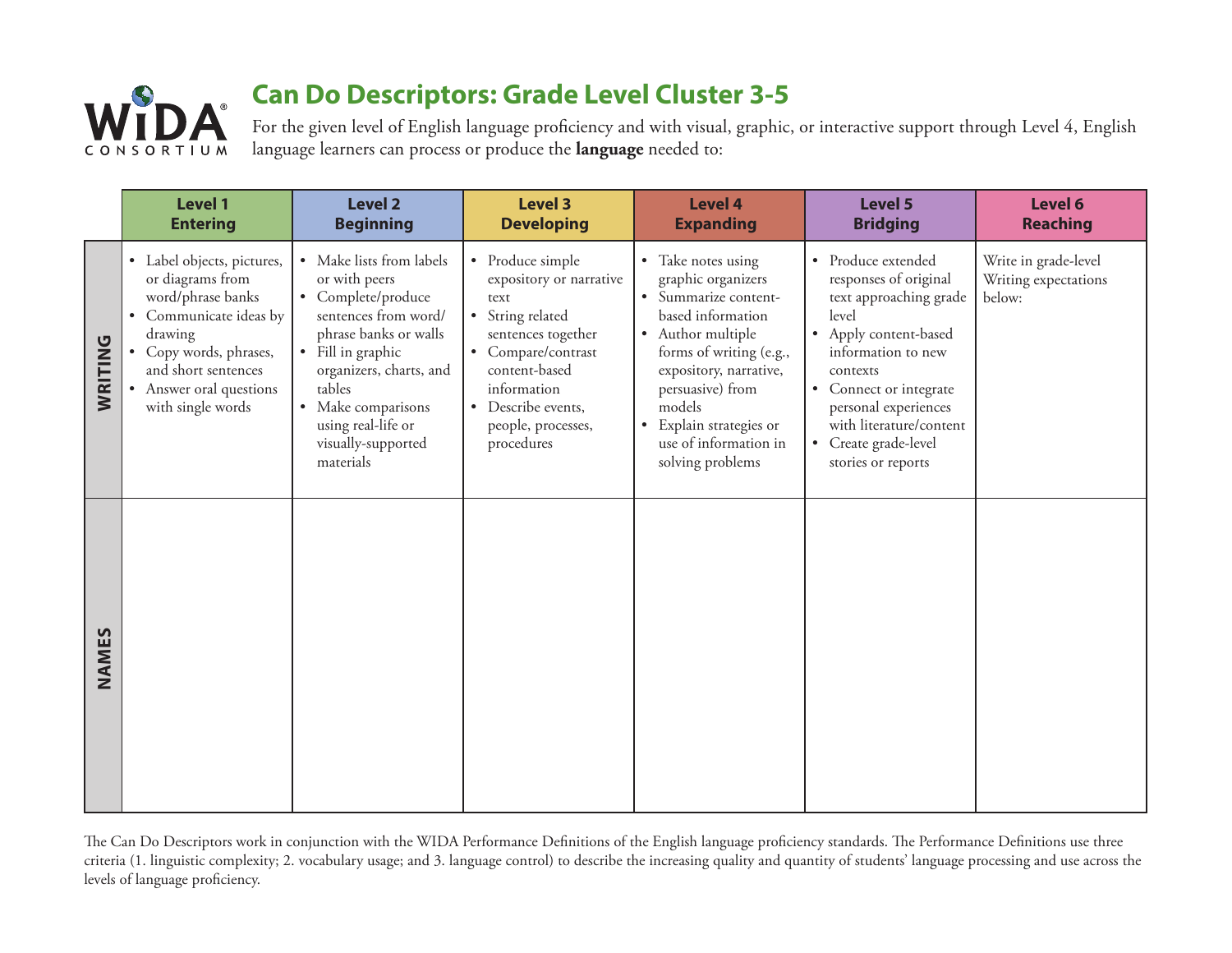

For the given level of English language proficiency and with visual, graphic, or interactive support through Level 4, English language learners can process or produce the **language** needed to:

|                  | Level 1<br><b>Entering</b>                                                                                                                                                                                                                                                                                                                  | <b>Level 2</b><br><b>Beginning</b>                                                                                                                                                                                                                  | <b>Level 3</b><br><b>Developing</b>                                                                                                                                                                                                                                                                                                                                     | <b>Level 4</b><br><b>Expanding</b>                                                                                                                                                                                                                                          | Level 5<br><b>Bridging</b>                                                                                                                                                                                                                             | Level 6<br>Reaching                                      |
|------------------|---------------------------------------------------------------------------------------------------------------------------------------------------------------------------------------------------------------------------------------------------------------------------------------------------------------------------------------------|-----------------------------------------------------------------------------------------------------------------------------------------------------------------------------------------------------------------------------------------------------|-------------------------------------------------------------------------------------------------------------------------------------------------------------------------------------------------------------------------------------------------------------------------------------------------------------------------------------------------------------------------|-----------------------------------------------------------------------------------------------------------------------------------------------------------------------------------------------------------------------------------------------------------------------------|--------------------------------------------------------------------------------------------------------------------------------------------------------------------------------------------------------------------------------------------------------|----------------------------------------------------------|
| <b>LISTENING</b> | • Follow one-step oral<br>commands/instructions<br>• Match social language<br>to visual/graphic<br>displays<br>· Identify objects,<br>people, or places<br>from oral statements/<br>questions using gestures<br>(e.g., pointing)<br>• Match instructional<br>language with visual<br>representation (e.g.,<br>"Use a sharpened<br>pencil.") | • Follow multi-step oral<br>commands/instructions<br>• Classify/sort content-<br>related visuals per oral<br>descriptions<br>• Sequence visuals per<br>oral directions<br>· Identify information on<br>charts or tables based<br>on oral statements | • Categorize content-<br>based examples from<br>oral directions<br>· Match main ideas of<br>familiar text read aloud<br>to visuals<br>• Use learning strategies<br>described orally<br>• Identify everyday<br>examples of content-<br>based concepts<br>described orally<br>• Associate oral language<br>with different time<br>frames (e.g., past,<br>present, future) | · Identify main ideas and<br>details of oral discourse<br>• Complete content-<br>related tasks or<br>assignments based on<br>oral discourse<br>• Apply learning<br>strategies to new<br>situations<br>• Role play, dramatize, or<br>re-enact scenarios from<br>oral reading | • Use oral information to<br>accomplish grade-level<br>tasks<br>• Evaluate intent<br>of speech and act<br>accordingly<br>• Make inferences from<br>grade-level text read<br>aloud<br>Discriminate among<br>$\bullet$<br>multiple genres read<br>orally | Write in grade-level<br>Listening expectations<br>below: |
| NAMES            |                                                                                                                                                                                                                                                                                                                                             |                                                                                                                                                                                                                                                     |                                                                                                                                                                                                                                                                                                                                                                         |                                                                                                                                                                                                                                                                             |                                                                                                                                                                                                                                                        |                                                          |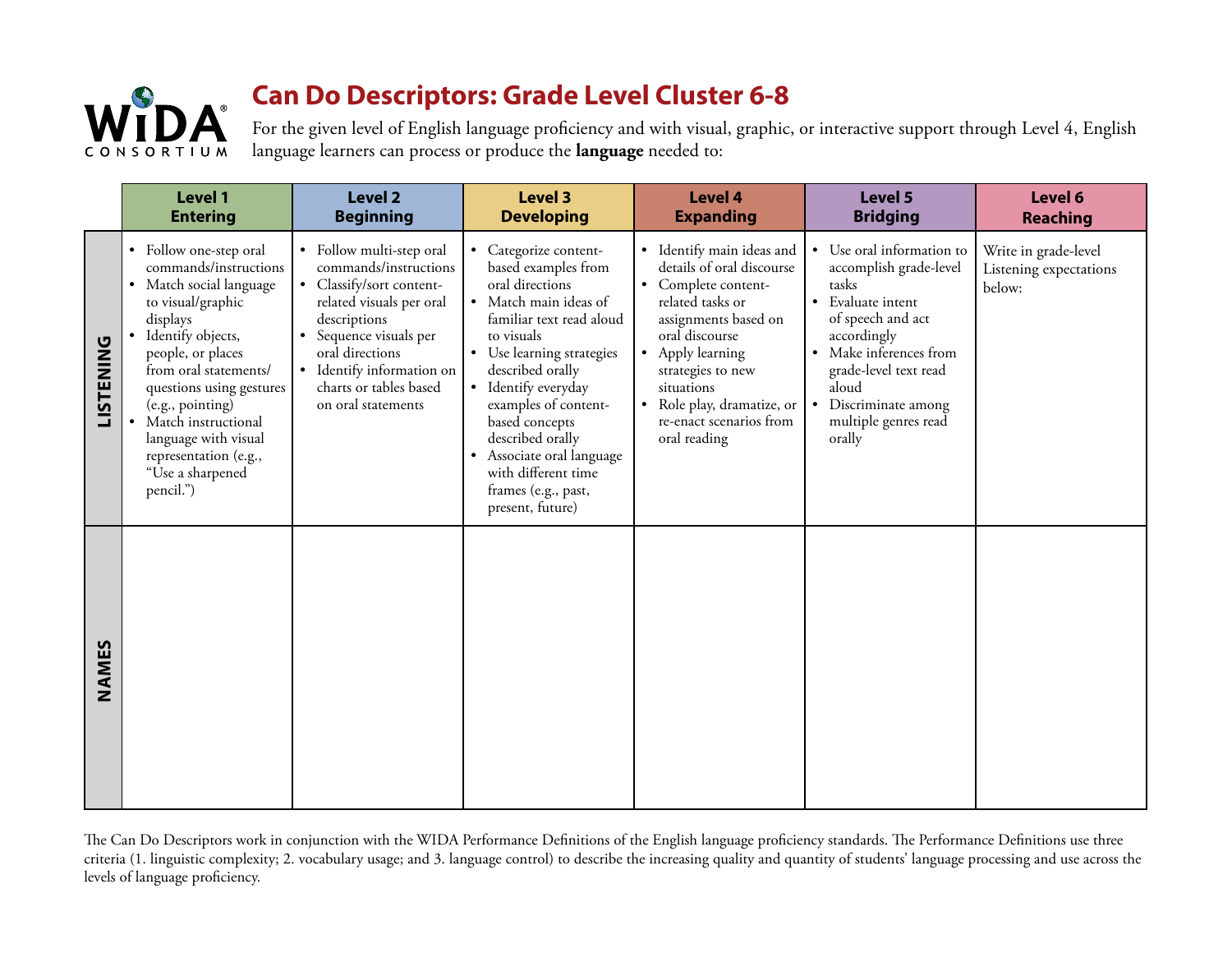

For the given level of English language proficiency and with visual, graphic, or interactive support through Level 4, English language learners can process or produce the **language** needed to:

|          | Level 1<br><b>Entering</b>                                                                                                                                                                                                                                                                              | <b>Level 2</b><br><b>Beginning</b>                                                                                                                                                                                                                                                                                              | <b>Level 3</b><br><b>Developing</b>                                                                                                                                                                                                                                                                                                                                                                                                              | <b>Level 4</b><br><b>Expanding</b>                                                                                                                                                                                                                                               | Level 5<br><b>Bridging</b>                                                                                                                                                                                                                                                                                           | Level 6<br>Reaching                                     |
|----------|---------------------------------------------------------------------------------------------------------------------------------------------------------------------------------------------------------------------------------------------------------------------------------------------------------|---------------------------------------------------------------------------------------------------------------------------------------------------------------------------------------------------------------------------------------------------------------------------------------------------------------------------------|--------------------------------------------------------------------------------------------------------------------------------------------------------------------------------------------------------------------------------------------------------------------------------------------------------------------------------------------------------------------------------------------------------------------------------------------------|----------------------------------------------------------------------------------------------------------------------------------------------------------------------------------------------------------------------------------------------------------------------------------|----------------------------------------------------------------------------------------------------------------------------------------------------------------------------------------------------------------------------------------------------------------------------------------------------------------------|---------------------------------------------------------|
| SPEAKING | • Answer yes/no and<br>choice questions<br>• Begin to use general<br>and high frequency<br>vocabulary<br>• Repeat words, short<br>phrases, memorized<br>chunks<br>• Answer select WH-<br>questions (e.g., "who,"<br>"what," "when,"<br>"where") within context<br>of lessons or personal<br>experiences | • Convey content<br>through high<br>frequency words/<br>phrases<br>• State big/main ideas of<br>classroom conversation<br>• Describe situations<br>from modeled<br>sentences<br>• Describe routines and<br>everyday events<br>• Express everyday needs<br>and wants<br>• Communicate in social<br>situations<br>• Make requests | • Begin to express time<br>through multiple tenses<br>• Retell/rephrase ideas<br>from speech<br>• Give brief oral content-<br>based presentations<br>• State opinions<br>• Connect ideas in<br>discourse using<br>transitions (e.g., "but,"<br>"then")<br>• Use different registers<br>inside and outside of<br>class<br>· State big/main ideas<br>with some supporting<br>details<br>Ask for clarification<br>$\bullet$<br>(e.g., self-monitor) | • Paraphrase and<br>summarize ideas<br>presented orally<br>• Defend a point of view<br>Explain outcomes<br>• Explain and compare<br>content-based concepts<br>• Connect ideas with<br>supporting details/<br>evidence<br>• Substantiate opinions<br>with reasons and<br>evidence | • Defend a point of view<br>and give reasons<br>• Use and explain<br>metaphors and similes<br>• Communicate with<br>fluency in social and<br>academic contexts<br>• Negotiate meaning in<br>group discussions<br>• Discuss and give<br>examples of abstract,<br>content-based ideas<br>(e.g., democracy,<br>justice) | Write in grade-level<br>Speaking expectations<br>below: |
| NAMES    |                                                                                                                                                                                                                                                                                                         |                                                                                                                                                                                                                                                                                                                                 |                                                                                                                                                                                                                                                                                                                                                                                                                                                  |                                                                                                                                                                                                                                                                                  |                                                                                                                                                                                                                                                                                                                      |                                                         |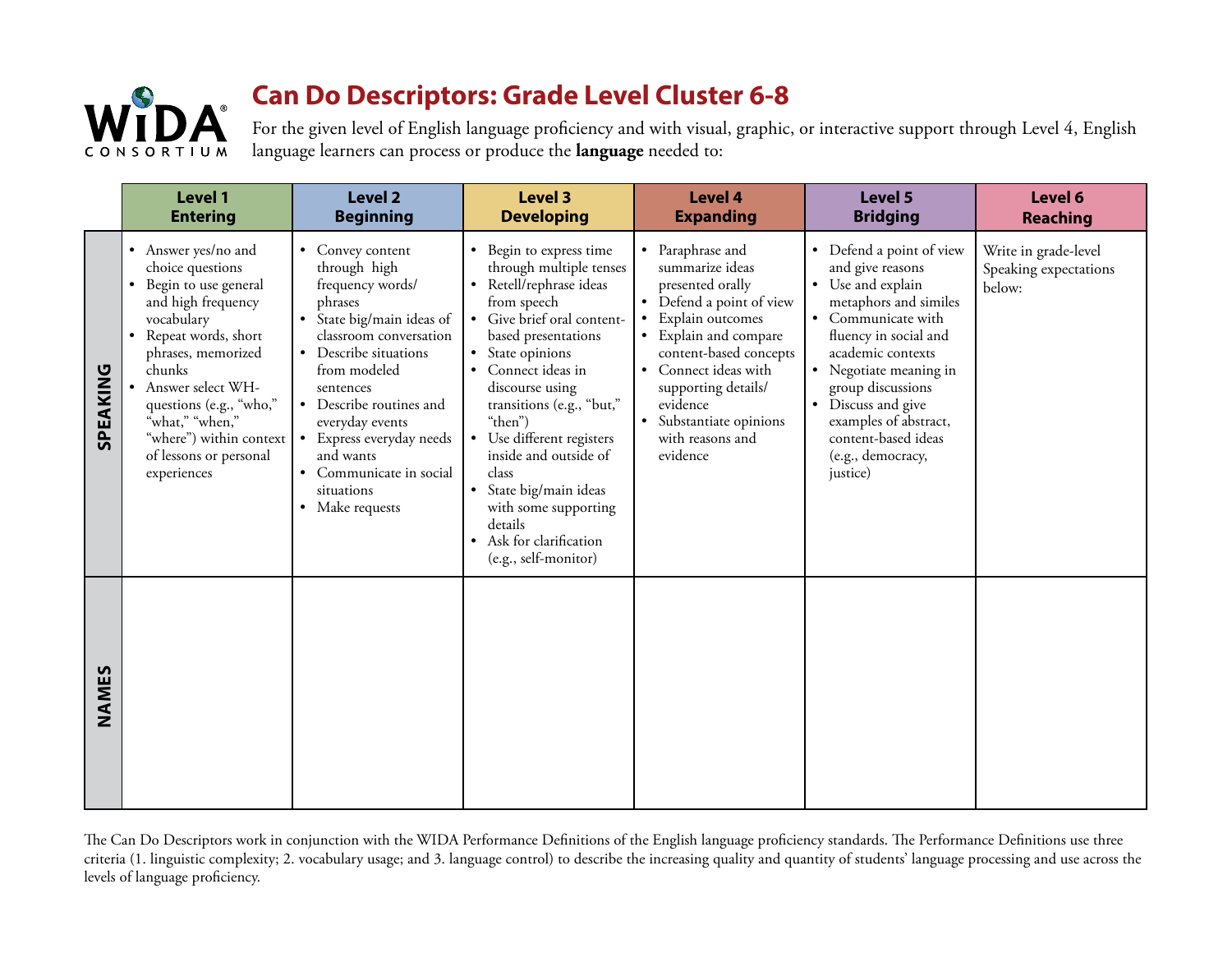

For the given level of English language proficiency and with visual, graphic, or interactive support through Level 4, English language learners can process or produce the **language** needed to:

|         | Level 1<br><b>Entering</b>                                                                                                                                                                                                                                                                                                                                                                     | <b>Level 2</b><br><b>Beginning</b>                                                                                                                                                                                                                                                                                                                                                                                                                                                                                                      | <b>Level 3</b><br><b>Developing</b>                                                                                                                                                                                                                                                                                                                                                                                                                                                                                     | <b>Level 4</b><br><b>Expanding</b>                                                                                                                                                                                                                                                                                                                                        | Level 5<br><b>Bridging</b>                                                                                                                                                                                                                               | Level 6<br><b>Reaching</b>                             |
|---------|------------------------------------------------------------------------------------------------------------------------------------------------------------------------------------------------------------------------------------------------------------------------------------------------------------------------------------------------------------------------------------------------|-----------------------------------------------------------------------------------------------------------------------------------------------------------------------------------------------------------------------------------------------------------------------------------------------------------------------------------------------------------------------------------------------------------------------------------------------------------------------------------------------------------------------------------------|-------------------------------------------------------------------------------------------------------------------------------------------------------------------------------------------------------------------------------------------------------------------------------------------------------------------------------------------------------------------------------------------------------------------------------------------------------------------------------------------------------------------------|---------------------------------------------------------------------------------------------------------------------------------------------------------------------------------------------------------------------------------------------------------------------------------------------------------------------------------------------------------------------------|----------------------------------------------------------------------------------------------------------------------------------------------------------------------------------------------------------------------------------------------------------|--------------------------------------------------------|
| READING | • Associate letters with<br>sounds and objects<br>· Match content-related<br>objects/pictures to<br>words<br>• Identify common<br>symbols, signs, and<br>words<br>• Recognize concepts of<br>print<br>• Find single word<br>responses to WH-<br>questions (e.g., "who,"<br>"what," "when,"<br>"where") related to<br>illustrated text<br>• Use picture dictionaries/<br>illustrated glossaries | • Sequence illustrated text<br>of fictional and non-<br>fictional events<br>• Locate main ideas<br>in a series of simple<br>sentences<br>• Find information from<br>text structure (e.g.,<br>titles, graphs, glossary)<br>· Follow text read aloud<br>(e.g., tapes, teacher,<br>paired-readings)<br>• Sort/group pre-taught<br>words/phrases<br>• Use pre-taught<br>vocabulary (e.g., word<br>banks) to complete<br>simple sentences<br>• Use L1 to support L2<br>(e.g., cognates)<br>• Use bilingual<br>dictionaries and<br>glossaries | • Identify topic sentences,<br>main ideas, and details<br>in paragraphs<br>• Identify multiple<br>meanings of words in<br>context (e.g., "cell,"<br>"table")<br>• Use context clues<br>• Make predictions based<br>on illustrated text<br>• Identify frequently used<br>affixes and root words to<br>make/extract meaning<br>(e.g., "un-," "re-," "-ed")<br>· Differentiate between<br>fact and opinion<br>• Answer questions about<br>explicit information in<br>texts<br>• Use English dictionaries<br>and glossaries | • Order paragraphs<br>• Identify summaries of<br>passages<br>• Identify figurative<br>language (e.g., "dark as<br>night")<br>• Interpret adapted<br>classics or modified text<br>• Match cause to effect<br>• Identify specific<br>language of<br>different genres and<br>informational texts<br>• Use an array of strategies<br>(e.g., skim and scan for<br>information) | • Differentiate and apply<br>multiple meanings of<br>words/phrases<br>• Apply strategies to new<br>situations<br>• Infer meaning from<br>modified grade-level text<br>• Critique material and<br>support argument<br>• Sort grade-level text by<br>genre | Write in grade-level<br>Reading expectations<br>below: |
| NAMES   |                                                                                                                                                                                                                                                                                                                                                                                                |                                                                                                                                                                                                                                                                                                                                                                                                                                                                                                                                         |                                                                                                                                                                                                                                                                                                                                                                                                                                                                                                                         |                                                                                                                                                                                                                                                                                                                                                                           |                                                                                                                                                                                                                                                          |                                                        |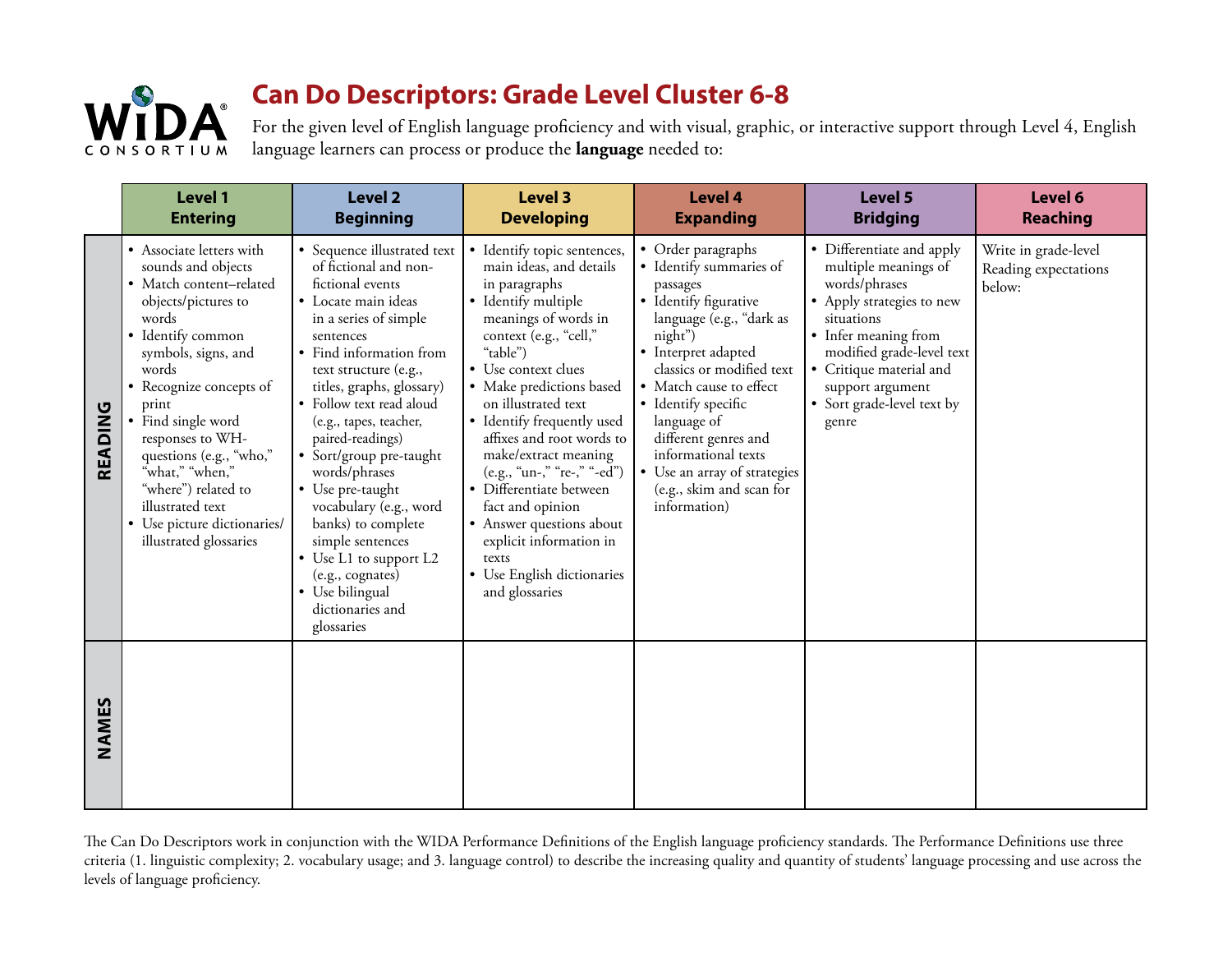

For the given level of English language proficiency and with visual, graphic, or interactive support through Level 4, English language learners can process or produce the **language** needed to:

|         | Level 1<br><b>Entering</b>                                                                                                                                                                                                                                                    | <b>Level 2</b><br><b>Beginning</b>                                                                                                                                                                                                                             | <b>Level 3</b><br><b>Developing</b>                                                                                                                                                                                                                                                                                                      | <b>Level 4</b><br><b>Expanding</b>                                                                                                                                                                                                                                                                                           | Level 5<br><b>Bridging</b>                                                                                                                                                                         | Level 6<br><b>Reaching</b>                             |
|---------|-------------------------------------------------------------------------------------------------------------------------------------------------------------------------------------------------------------------------------------------------------------------------------|----------------------------------------------------------------------------------------------------------------------------------------------------------------------------------------------------------------------------------------------------------------|------------------------------------------------------------------------------------------------------------------------------------------------------------------------------------------------------------------------------------------------------------------------------------------------------------------------------------------|------------------------------------------------------------------------------------------------------------------------------------------------------------------------------------------------------------------------------------------------------------------------------------------------------------------------------|----------------------------------------------------------------------------------------------------------------------------------------------------------------------------------------------------|--------------------------------------------------------|
| WRITING | • Draw content-related<br>pictures<br>• Produce high frequency<br>words<br>• Label pictures and<br>graphs<br>• Create vocabulary/<br>concept cards<br>• Generate lists from pre-<br>taught words/phrases<br>and word banks (e.g.,<br>create menu from list of<br>food groups) | • Complete pattern<br>sentences<br>• Extend "sentence<br>starters" with original<br>ideas<br>• Connect simple<br>sentences<br>• Complete graphic<br>organizers/forms with<br>personal information<br>• Respond to yes/no,<br>choice, and some WH-<br>questions | • Produce short<br>paragraphs with main<br>ideas and some details<br>(e.g., column notes)<br>• Create compound<br>sentences (e.g., with<br>conjunctions)<br>• Explain steps in<br>problem-solving<br>• Compare/contrast<br>information, events,<br>characters<br>• Give opinions,<br>preferences, and<br>reactions along with<br>reasons | • Create multiple-<br>paragraph essays<br>• Justify ideas<br>· Produce content-related<br>reports<br>• Use details/examples to<br>support ideas<br>• Use transition words to<br>create cohesive passages<br>• Compose intro/body/<br>conclusion<br>• Paraphrase or summarize<br>text<br>• Take notes (e.g., for<br>research) | • Create expository text to<br>explain graphs/charts<br>• Produce research reports<br>using multiple sources/<br>citations<br>• Begin using analogies<br>• Critique literary essays<br>or articles | Write in grade-level<br>Writing expectations<br>below: |
| NAMES   |                                                                                                                                                                                                                                                                               |                                                                                                                                                                                                                                                                |                                                                                                                                                                                                                                                                                                                                          |                                                                                                                                                                                                                                                                                                                              |                                                                                                                                                                                                    |                                                        |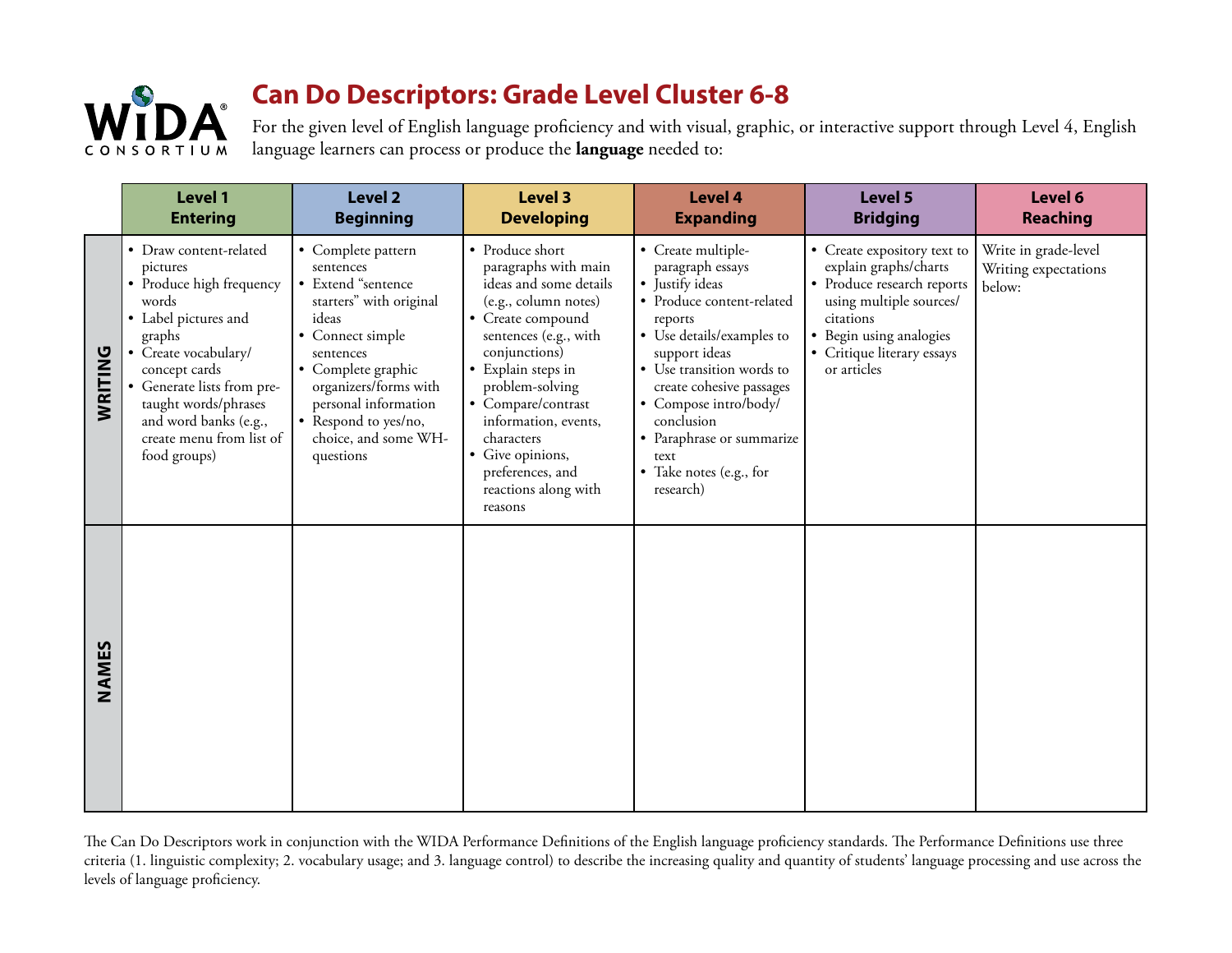

For the given level of English language proficiency and with visual, graphic, or interactive support through Level 4, English language learners can process or produce the **language** needed to:

|                  | Level 1<br><b>Entering</b>                                                                                                                                                                                                                                                                                                                                                                                                    | Level 2<br><b>Beginning</b>                                                                                                                                                                                                                               | <b>Level 3</b><br><b>Developing</b>                                                                                                                                                                                                                                              | <b>Level 4</b><br><b>Expanding</b>                                                                                                                                                                                                                                                                                                                              | Level 5<br><b>Bridging</b>                                                                                                                                                                                                                                                                                                          | Level 6<br><b>Reaching</b>                               |
|------------------|-------------------------------------------------------------------------------------------------------------------------------------------------------------------------------------------------------------------------------------------------------------------------------------------------------------------------------------------------------------------------------------------------------------------------------|-----------------------------------------------------------------------------------------------------------------------------------------------------------------------------------------------------------------------------------------------------------|----------------------------------------------------------------------------------------------------------------------------------------------------------------------------------------------------------------------------------------------------------------------------------|-----------------------------------------------------------------------------------------------------------------------------------------------------------------------------------------------------------------------------------------------------------------------------------------------------------------------------------------------------------------|-------------------------------------------------------------------------------------------------------------------------------------------------------------------------------------------------------------------------------------------------------------------------------------------------------------------------------------|----------------------------------------------------------|
| <b>LISTENING</b> | • Point to or show basic<br>parts, components,<br>features, characteristics,<br>and properties of<br>objects, organisms, or<br>persons named orally<br>• Match everyday<br>oral information to<br>pictures, diagrams, or<br>photographs<br>• Group visuals by<br>common traits named<br>orally (e.g., "These are<br>polygons.")<br>· Identify resources,<br>places, products, figures<br>from oral statements,<br>and visuals | • Match or classify oral<br>descriptions to real-life<br>experiences or visually-<br>represented, content-<br>related examples<br>• Sort oral language<br>statements according to<br>time frames<br>• Sequence visuals<br>according to oral<br>directions | • Evaluate information<br>in social and academic<br>conversations<br>· Distinguish main ideas<br>from supporting points<br>in oral, content-related<br>discourse<br>• Use learning strategies<br>described orally<br>• Categorize content-<br>based examples<br>described orally | • Distinguish between<br>multiple meanings of<br>oral words or phrases<br>in social and academic<br>contexts<br>• Analyze content-related<br>tasks or assignments<br>based on oral discourse<br>• Categorize examples of<br>genres read aloud<br>• Compare traits based<br>on visuals and oral<br>descriptions using<br>specific and some<br>technical language | • Interpret cause and<br>effect scenarios from<br>oral discourse<br>• Make inferences<br>from oral discourse<br>containing satire,<br>sarcasm, or humor<br>• Identify and react to<br>subtle differences in<br>speech and register<br>(e.g., hyperbole, satire,<br>comedy)<br>• Evaluate intent<br>of speech and act<br>accordingly | Write in grade-level<br>Listening expectations<br>below: |
| NAMES            |                                                                                                                                                                                                                                                                                                                                                                                                                               |                                                                                                                                                                                                                                                           |                                                                                                                                                                                                                                                                                  |                                                                                                                                                                                                                                                                                                                                                                 |                                                                                                                                                                                                                                                                                                                                     |                                                          |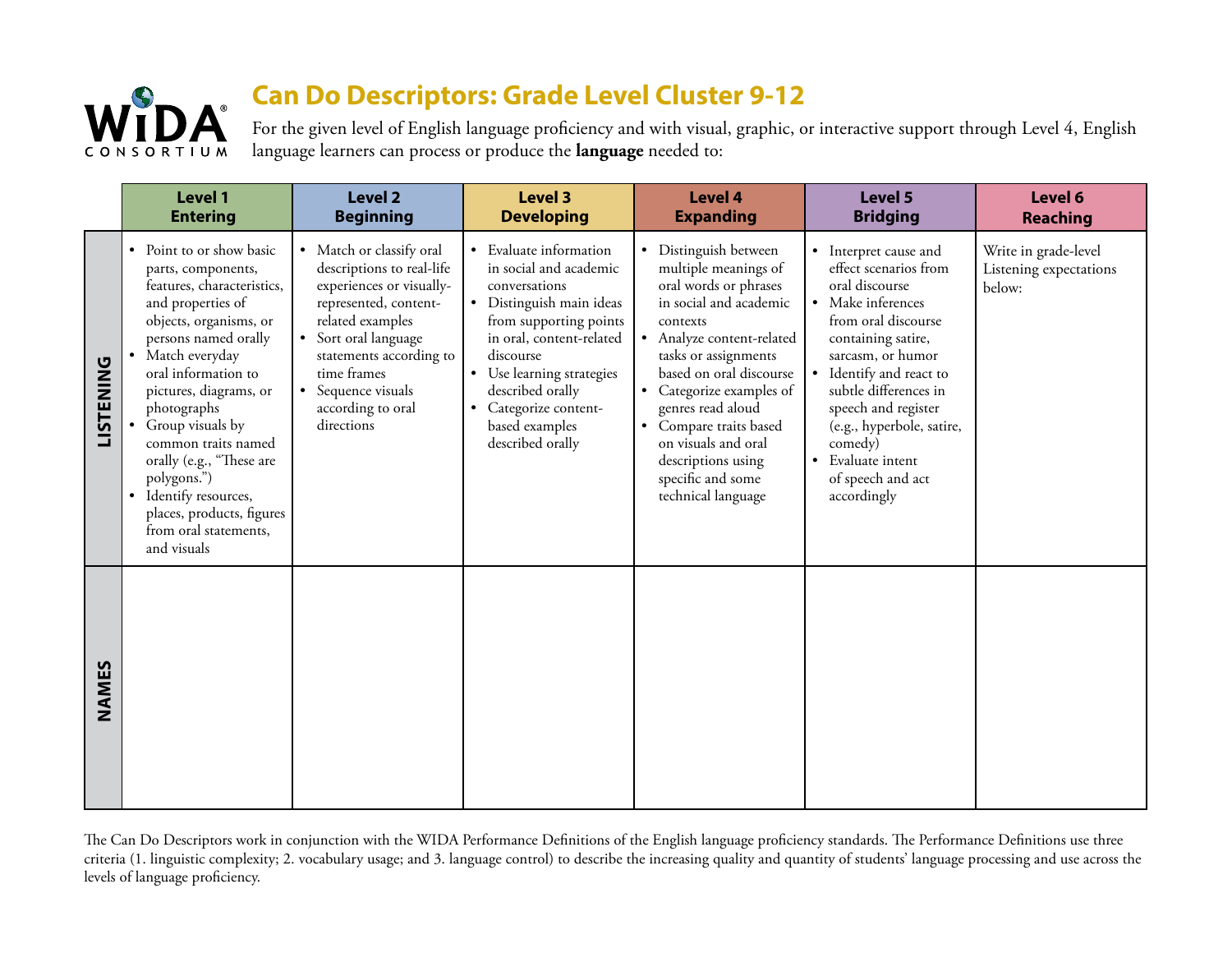

For the given level of English language proficiency and with visual, graphic, or interactive support through Level 4, English language learners can process or produce the **language** needed to:

|          | Level 1<br><b>Entering</b>                                                                                                                                                                                                                                                      | Level 2<br><b>Beginning</b>                                                                                                                                                                                                                          | <b>Level 3</b><br><b>Developing</b>                                                                                                                                                                                                                                                                                                                                                     | <b>Level 4</b><br><b>Expanding</b>                                                                                                                                                                                                                                                                                                | Level 5<br><b>Bridging</b>                                                                                                                                                                                                                                                                                                        | Level 6<br>Reaching                                     |
|----------|---------------------------------------------------------------------------------------------------------------------------------------------------------------------------------------------------------------------------------------------------------------------------------|------------------------------------------------------------------------------------------------------------------------------------------------------------------------------------------------------------------------------------------------------|-----------------------------------------------------------------------------------------------------------------------------------------------------------------------------------------------------------------------------------------------------------------------------------------------------------------------------------------------------------------------------------------|-----------------------------------------------------------------------------------------------------------------------------------------------------------------------------------------------------------------------------------------------------------------------------------------------------------------------------------|-----------------------------------------------------------------------------------------------------------------------------------------------------------------------------------------------------------------------------------------------------------------------------------------------------------------------------------|---------------------------------------------------------|
| SPEAKING | • Answer yes/no or<br>choice questions within<br>context of lessons or<br>personal experiences<br>• Provide identifying<br>information about self<br>• Name everyday<br>objects and pre-taught<br>vocabulary<br>Repeat words, short<br>phrases, memorized<br>chunks of language | • Describe persons,<br>places, events, or<br>objects<br>• Ask WH- questions to<br>clarify meaning<br>• Give features of<br>content-based material<br>(e.g., time periods)<br>• Characterize issues,<br>situations, regions<br>shown in illustrations | • Suggest ways to resolve<br>issues or pose solutions<br>• Compare/contrast<br>features, traits,<br>characteristics using<br>general and some<br>specific language<br>• Sequence processes,<br>cycles, procedures, or<br>events<br>• Conduct interviews<br>or gather information<br>through oral<br>interaction<br>• Estimate, make<br>predictions or pose<br>hypotheses from<br>models | • Take a stance and use<br>evidence to defend it<br>• Explain content-related<br>issues and concepts<br>• Compare and contrast<br>points of view<br>• Analyze and share pros<br>and cons of choices<br>• Use and respond to<br>gossip, slang, and<br>idiomatic expressions<br>• Use speaking strategies<br>(e.g., circumlocution) | • Give multimedia oral<br>presentations on grade-<br>level material<br>• Engage in debates<br>on content-related<br>issues using technical<br>language<br>Explain metacognitive<br>strategies for solving<br>problems (e.g., "Tell<br>me how you know it.")<br>Negotiate meaning<br>$\bullet$<br>in pairs or group<br>discussions | Write in grade-level<br>Speaking expectations<br>below: |
| NAMES    |                                                                                                                                                                                                                                                                                 |                                                                                                                                                                                                                                                      |                                                                                                                                                                                                                                                                                                                                                                                         |                                                                                                                                                                                                                                                                                                                                   |                                                                                                                                                                                                                                                                                                                                   |                                                         |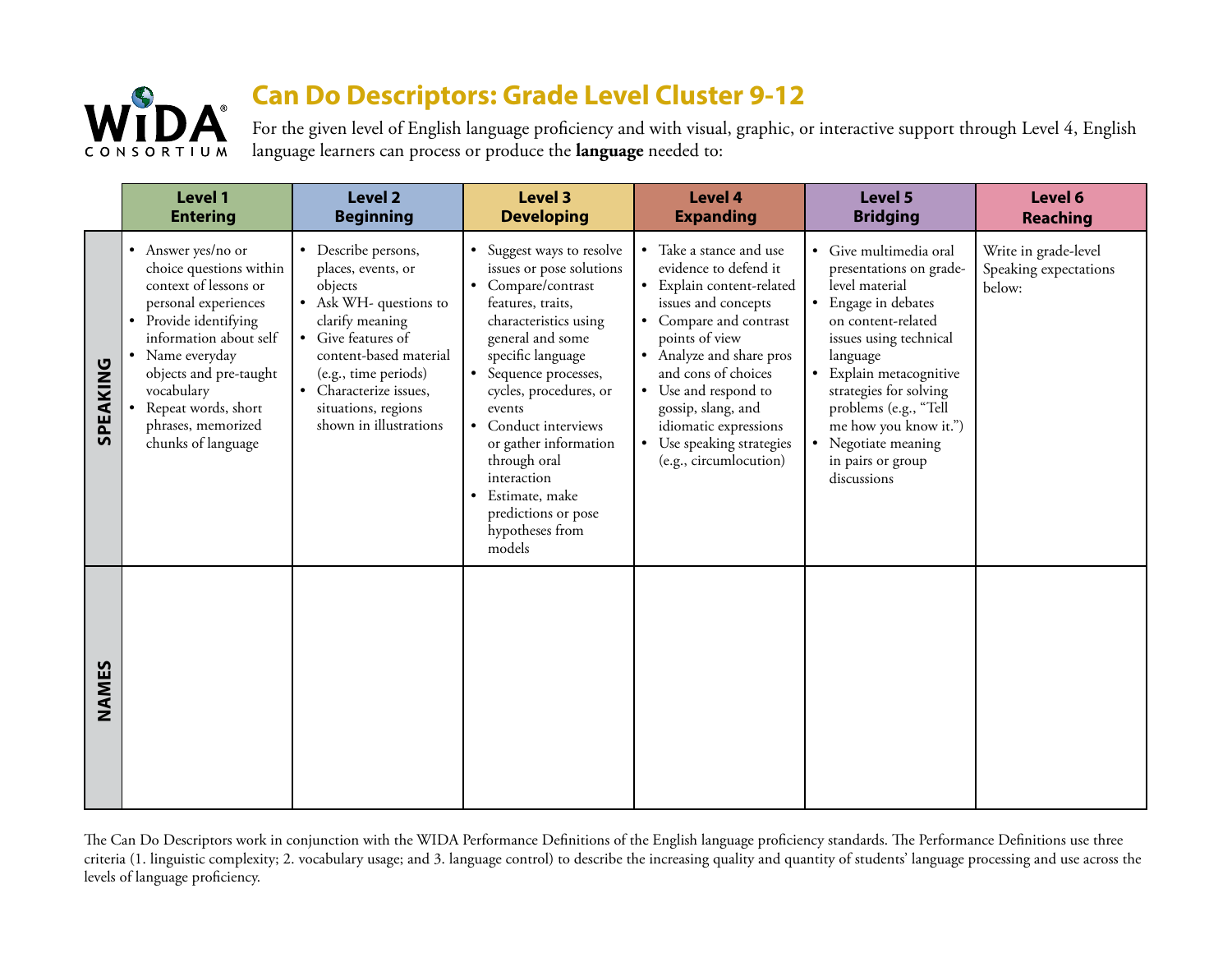

For the given level of English language proficiency and with visual, graphic, or interactive support through Level 4, English language learners can process or produce the **language** needed to:

|         | Level 1<br><b>Entering</b>                                                                                                                                                                                                                                                                                 | <b>Level 2</b><br><b>Beginning</b>                                                                                                                                                                                                                                                                                                                                                                                                                                                             | <b>Level 3</b><br><b>Developing</b>                                                                                                                                                                                                                                                                                                                           | <b>Level 4</b><br><b>Expanding</b>                                                                                                                                                                                                                                                                             | Level 5<br><b>Bridging</b>                                                                                                                                                                                                                                                                              | Level 6<br><b>Reaching</b>                             |
|---------|------------------------------------------------------------------------------------------------------------------------------------------------------------------------------------------------------------------------------------------------------------------------------------------------------------|------------------------------------------------------------------------------------------------------------------------------------------------------------------------------------------------------------------------------------------------------------------------------------------------------------------------------------------------------------------------------------------------------------------------------------------------------------------------------------------------|---------------------------------------------------------------------------------------------------------------------------------------------------------------------------------------------------------------------------------------------------------------------------------------------------------------------------------------------------------------|----------------------------------------------------------------------------------------------------------------------------------------------------------------------------------------------------------------------------------------------------------------------------------------------------------------|---------------------------------------------------------------------------------------------------------------------------------------------------------------------------------------------------------------------------------------------------------------------------------------------------------|--------------------------------------------------------|
| READING | • Match visual<br>representations to<br>words/phrases<br>• Read everyday signs,<br>symbols, schedules, and<br>school-related words/<br>phrases<br>• Respond to WH-<br>questions related to<br>illustrated text<br>• Use references (e.g.,<br>picture dictionaries,<br>bilingual glossaries,<br>technology) | · Match data or<br>information with its<br>source or genre (e.g.,<br>description of element<br>to its symbol on<br>periodic table)<br>• Classify or organize<br>information presented<br>in visuals or graphs<br>• Follow multi-step<br>instructions supported<br>by visuals or data<br>• Match sentence-level<br>descriptions to visual<br>representations<br>• Compare content-<br>related features in visuals<br>and graphics<br>· Locate main ideas<br>in a series of related<br>sentences | • Apply multiple<br>meanings of words/<br>phrases to social and<br>academic contexts<br>· Identify topic sentences<br>or main ideas and details<br>in paragraphs<br>• Answer questions about<br>explicit information in<br>texts<br>· Differentiate between<br>fact and opinion in text<br>• Order paragraphs or<br>sequence information<br>within paragraphs | • Compare/contrast<br>authors' points of view,<br>characters, information,<br>or events<br>• Interpret visually- or<br>graphically-supported<br>information<br>• Infer meaning from text<br>• Match cause to effect<br>• Evaluate usefulness of<br>data or information<br>supported visually or<br>graphically | • Interpret grade-level<br>literature<br>· Synthesize grade-level<br>expository text<br>• Draw conclusions from<br>different sources of<br>informational text<br>· Infer significance of data<br>or information in grade-<br>level material<br>• Identify evidence of bias<br>and credibility of source | Write in grade-level<br>Reading expectations<br>below: |
| NAMES   |                                                                                                                                                                                                                                                                                                            |                                                                                                                                                                                                                                                                                                                                                                                                                                                                                                |                                                                                                                                                                                                                                                                                                                                                               |                                                                                                                                                                                                                                                                                                                |                                                                                                                                                                                                                                                                                                         |                                                        |